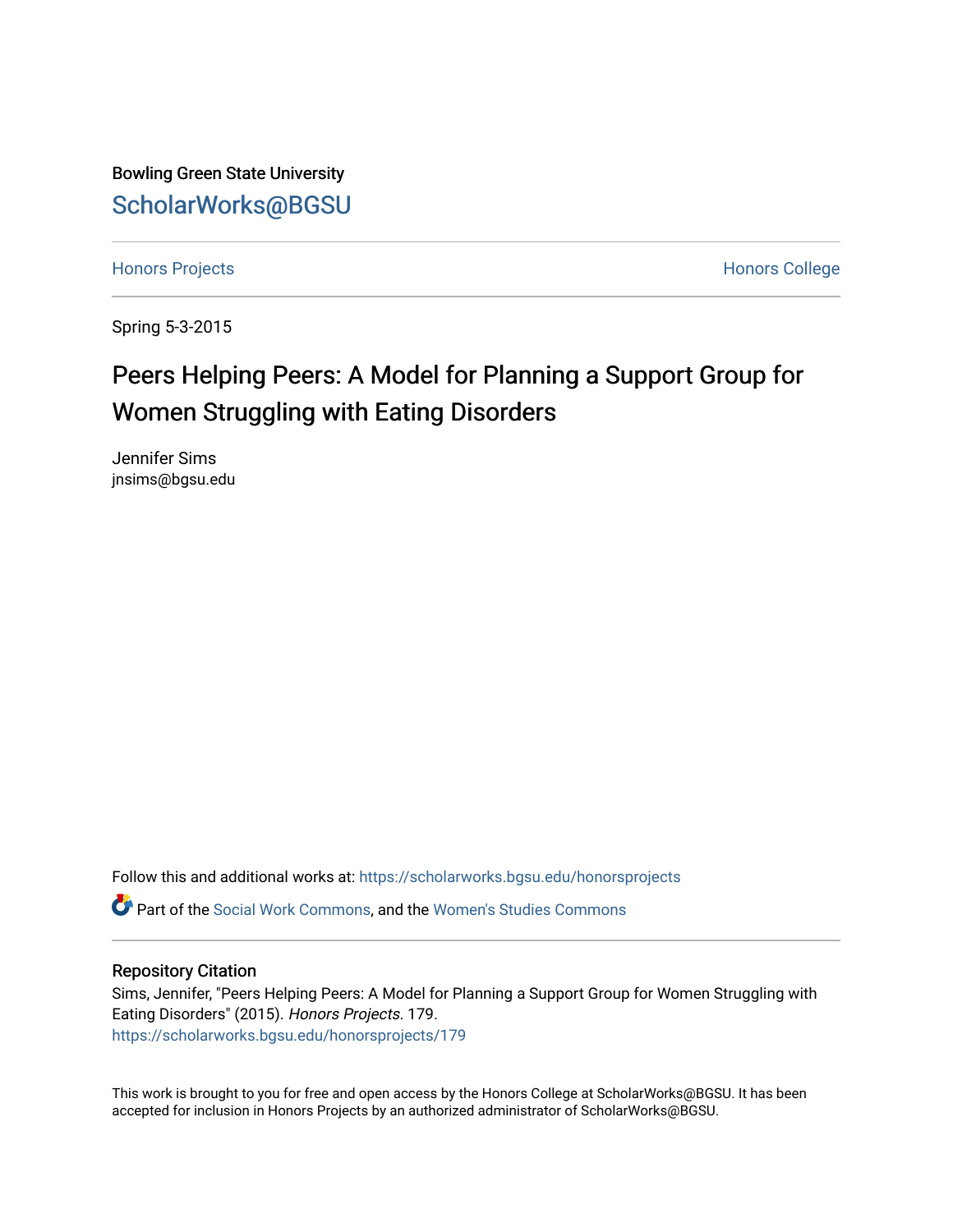Peers Helping Peers: A Model for Planning a Support Group for Women Struggling with Eating Disorders

Jennifer Sims

Honors Project

Submitted to the University Honors Program at Bowling Green State University in partial fulfillment of the requirements for graduation with

University Honors

May 3<sup>rd</sup>, 2015

Dr. Jamie Stuart, Advisor Department of Ethnic Studies Department of Women's, Gender, and Sexuality Studies

> Dr. Peggy Adams, Advisor Department of Human Services Social Work Program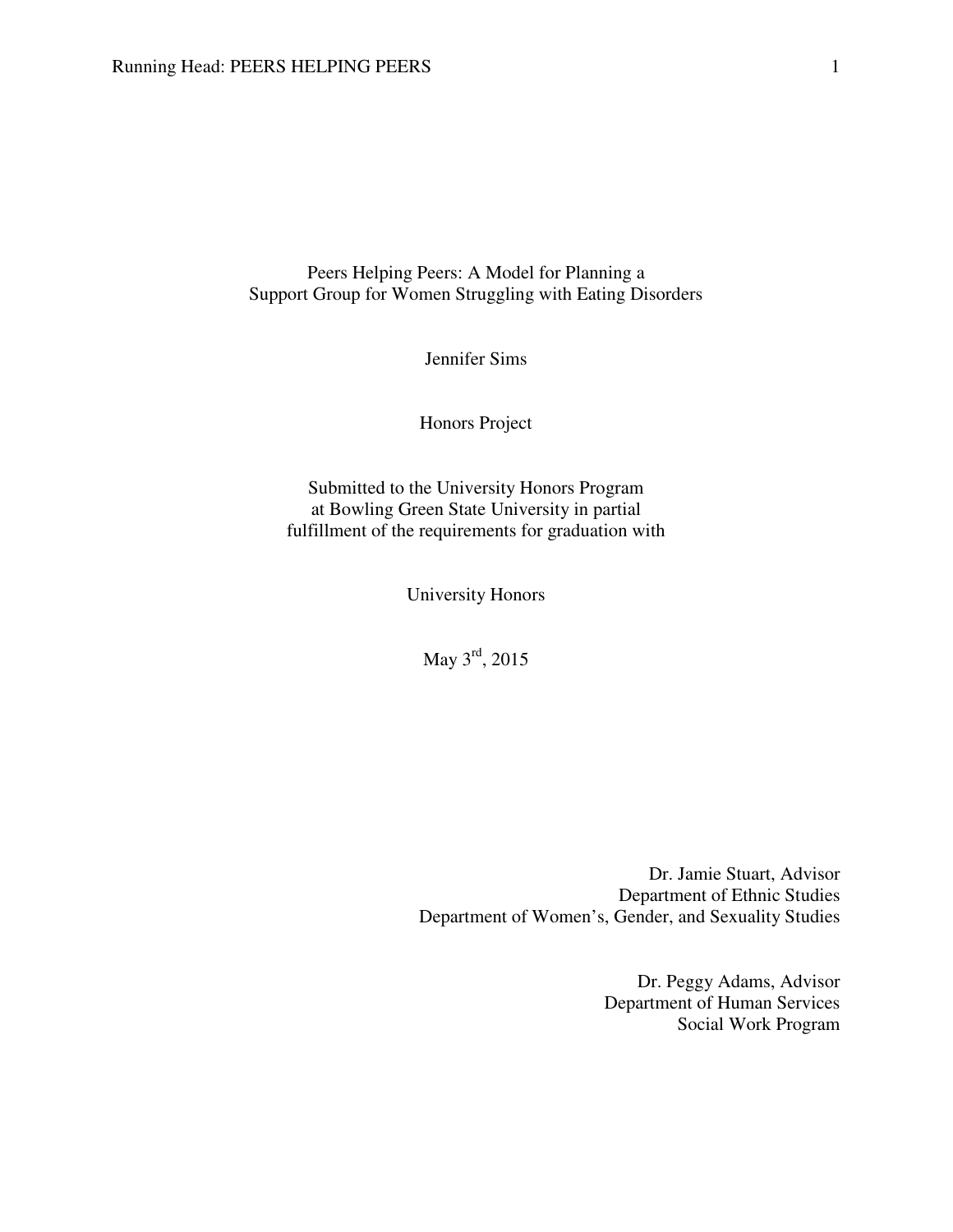#### **Introduction**

Americans live in a society where they are told how to look, how to act, and how to live; some of this policing of beauty, per se, is done through the abundance of advertising imagery Americans see on a daily basis. The media—including movies, television, and magazines portrays a specific image of women. Engeln-Maddox (2006) found that "there is much evidence that one characteristic of this beauty ideal, as represented by the media, is extreme thinness, which in many cases is well below the medically recommended weight for women." In a recent *USA Today* article, psychologist Sharon Lamb says that "girls today, even very young ones, are being bombarded with the message that they need to be super-skinny to be sexy." Dr. Nada Stotland, another psychologist, explains that seeing extremely thin models on television and in magazines plays a role in anorexia because young women who are already too thin think their body size is now normal (Hellmich, 2006). Scholars working for The National Eating Disorder Information Centre describe media role as "normalizing what is actually abnormal [and] lending truth to myths and falsehoods" about women's appearances (Jasper, 1994).

Being bombarded by a certain type of beauty standard has a negative effect on young women; some of the most prominent effects include low self-esteem, body dissatisfaction, social anxiety, and disordered eating behaviors. Repeated exposure to media, as well as its direct and indirect pressures to be thin "constitute risk factors for body dissatisfaction [and] concerns over weight and disordered eating behaviors in adolescent girls and young women," (Lopez-Guimera, Levine, Sanchez- Carracedo, & Fauquet, 2010). Kazmierczak, Patryn, and Niedzielski (2013) found that one's image of their own body is determined by information received from peers and through comparison with models promoted by the media, and respondents aimed to achieve "ideal beauty" regardless of health consequences. Other researchers have conducted studies that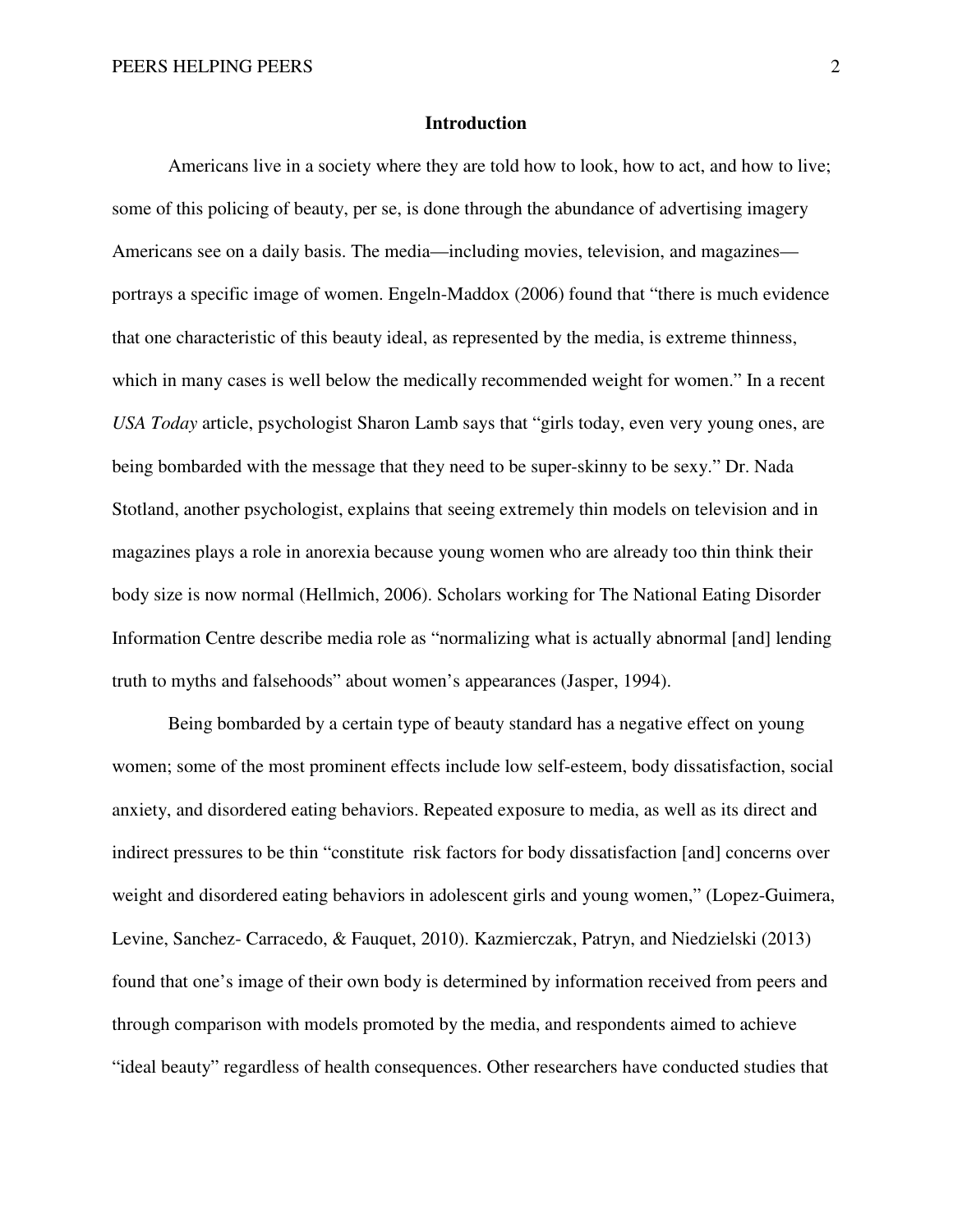identify several predictors of negative body image and disordered eating as they relate to mass media; they include: awareness of the importance of the thin ideal in society, internalization of that ideal, and perceived pressure from the media to be thin (Levine & Murnen, 2009). Champion and Furnham (1999) found that media "exacerbates the phenomenon of body dissatisfaction" by "consistently portraying thin, stereotypically attractive bodies," and is "partly responsible for the increase in the prevalence of eating disorders."

Disordered eating behaviors are, arguably, the most serious consequences resulting from the beauty ideals presented in the media. "Nowadays getting slim is almost an obsession for the majority of young girls and women," and young people are doing "everything to achieve their own ideal shape including extensive trainings or draconian diets," (Kazmierczak, Patryn, & Niedzielski, 2013). Those who suffer from an eating disorder, and those who struggle with disordered eating behavior, often face a multitude of other problems as well. Obeid, Buchholz, Boerner, Henderson, and Norris (2013), found that social anxiety and low self-esteem are both risk factors for developing an eating disorder as well as effects of suffering from one. Their results show that a "negative association [exists] between social anxiety and perceived social acceptance" and provide data that indicates "a strong negative correlation…between social anxiety and perceived global self-worth," (Obeid, Buchholz, Boerner, Henderson, & Norris, 2013).

When an individual is diagnosed with an eating disorder, doctors are most likely to refer that patient for individual cognitive-behavioral therapy (CBT)—in addition to medication and monitoring—as the first option for intervention (National Institute of Mental Health, n.d.). Waite, McManus, and Shafran (2012), found that brief CBT intervention can be effective in treating low self-esteem and other symptoms associated with eating disorders. It has also been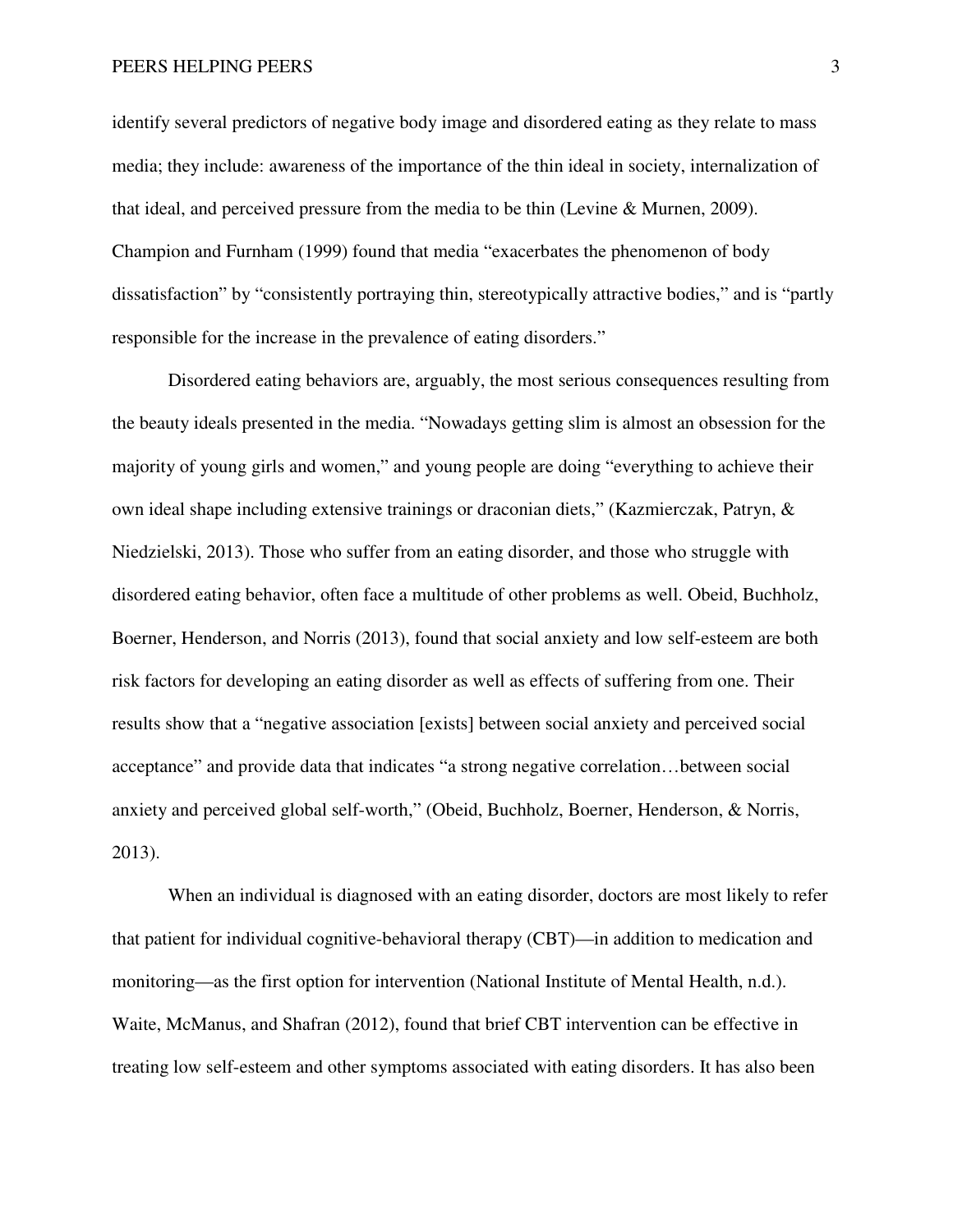#### PEERS HELPING PEERS 4

found that incorporating psychoeducation, self-monitoring, systematic desensitization, and cognitive restructuring— elements of cognitive-behavioral therapy — into intervention is effective in reducing body image disturbances in eating disorder populations; participants also report lower levels of depression and eating disorder pathology post treatment (Bhatnagar, Wisniewski, Solomon, & Heinberg, 2012). Individuals suffering from significant distress, low self-esteem, and depressive symptoms—all common symptoms associated with eating disorders—can benefit from CBT intervention that focuses on restructuring negative selfthoughts and enhancing positive self-statements (Clore, & Gaynor, 2006).

Cognitive-behavioral interventions are often implemented in individual therapy settings, therefore lacking the social support that is necessary for eating disorder treatments to be most effective. Limbert (2010) found that, in order for intervention to be most effective, there must be a focus on personal perceptions of social support for individuals receiving treatment for an eating disorder. Support from others is why support group interventions may be more effective in treating the symptoms associated with eating disorders. Peer-support groups have been shown to be a very effective method of preventing eating disorders among adolescent populations (Thompson, Russell-Mayhew, & Saraceni, 2012). There are many different models and structures of group-based interventions that have shown to be effective. Azzato (1997) found that "a support group in which healthy relationships are fostered provides the ideal environment for [a] young woman to explore her ideas, to express and develop her attitudes, to explain her behavior, to receive positive feedback, and to improve her self-esteem." In doing so, this type of group intervention allows young women at risk for, or suffering from, an eating disorder and low self-esteem to create connections with people experiencing similar problems, therefore creating a support network to help overcome life's difficulties.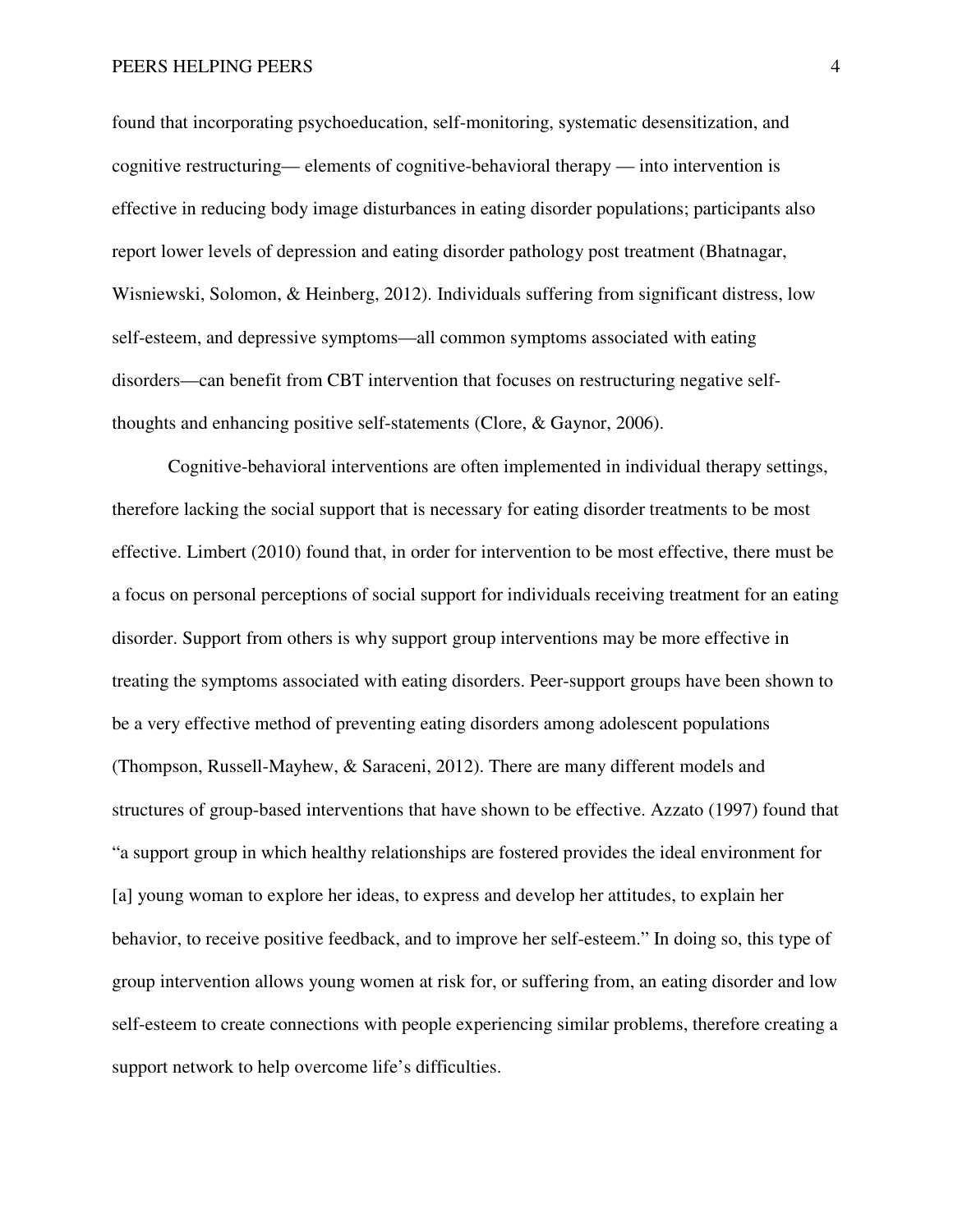Recent research in the field of eating disorder and self-esteem intervention has focused on newer, more innovative models of group treatment. Black (2003) focused on a "model of group work [that] is based on women's participation and feedback, and incorporates a review of the literature pertaining to radical feminist group work." This model of intervention—consisting of four stages: group building, disclosure, challenge, and closure—indicated improvements in psychosocial factors associated with eating disorders. These factors included drive for thinness, bulimia, body dissatisfaction, ineffectiveness, perfectionism, interpersonal distrust, interceptive awareness, and body maturity fears. (Black, 2003). As the research shows, therapeutic support groups can be extremely helpful in improving measures of low self-esteem, body dissatisfactions, social anxiety, and other symptoms associated with being at risk for, and developing, an eating disorder. CBT used in traditional therapeutic settings fails to incorporate the integral component of social support into its intervention; therefore, there is a need for support groups that use concepts from intervention methods, such as CBT, that have a large evidence base to support their success in helping to treat EDs.

#### **Theory of Group Work**

 Numerous theories exist that attempt to explain how groups form, function, and interact in the context of social work. Systems Theory (ST) explains group as a system of interactive elements, all of which are interdependent on one another. While functioning as unified whole, the group attempts to maintain a state of equilibrium. In order for equilibrium to be maintained, the system must accomplish four tasks: integration, adaptation, pattern maintenance, and goal attainment. Part of ST explains that groups go through a natural process of evolution and development, one in which groups inherently move towards termination without proper assistance. Without support and direction, systems naturally disengage from its sub-parts until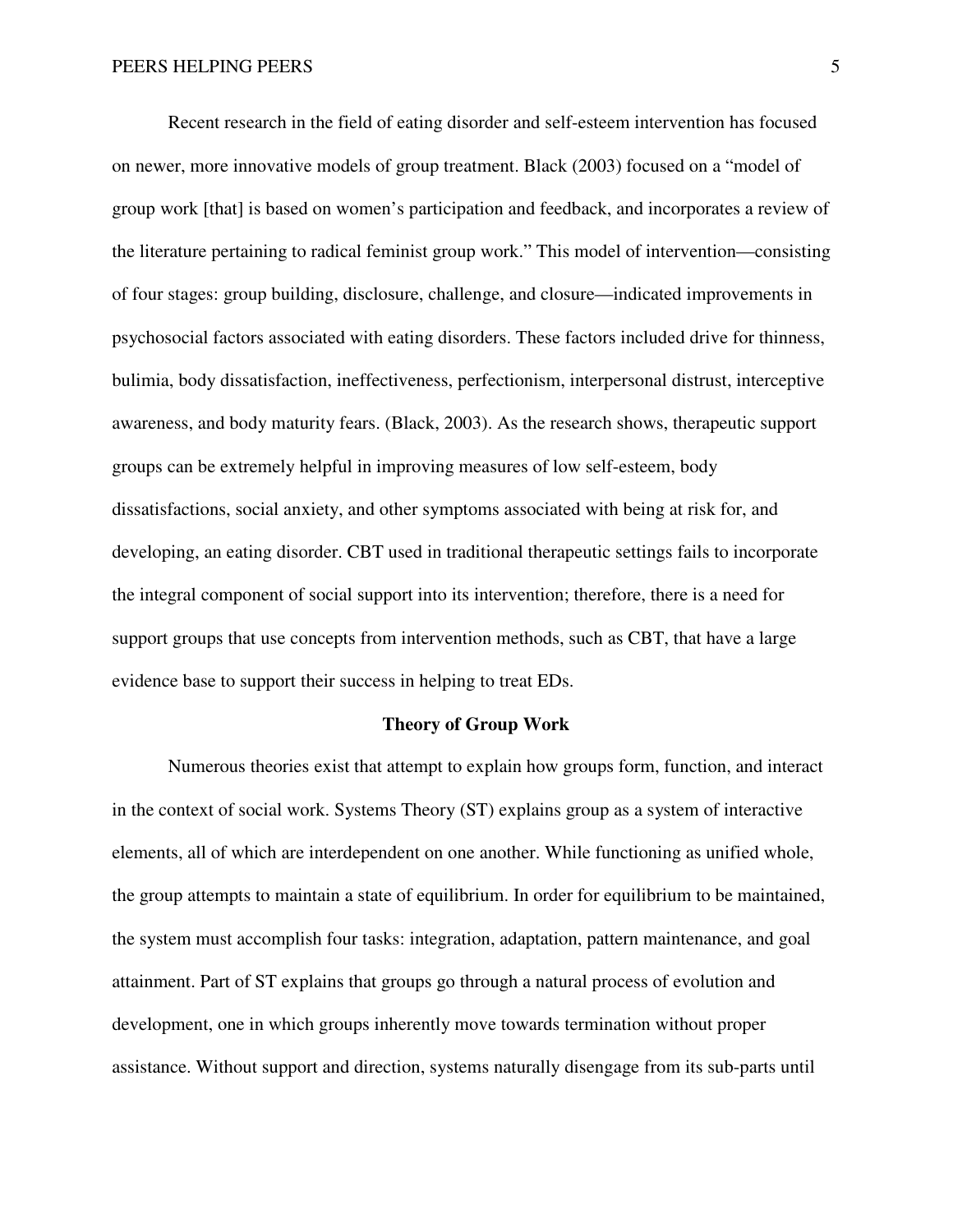there no system left to observe. Another aspect of this theory asserts that groups are constantly interacting with their environment. Within the context of a therapeutic support group, ST supports the idea that members are continually interacting with each other, with the facilitator, and with their external environment—which might include the sponsoring agency, social services, and outside support systems, or lack thereof (Toseland & Rivas, 2012).

 Learning Theory (LT) is another popular theory when working in group settings, though this theory focuses more on the behavior of individuals in the group rather than on the group's behavior. LT emphasizes clear, specific goal setting, contracting, step-by-step treatment planning, measurable outcomes, traceable evaluation, and the influence of the environment on the group and its members. A tenant of LT is Social Learning Theory (SLT), in which learning takes place through observation and vicarious reinforcement and punishment. Group members are able to learn positive and appropriate behaviors by observing others being rewarded for those same actions. A support group provides an environment that fosters social and observational learning among members (Toseland & Rivas, 2012).

#### **Purpose**

 I have chosen to create an eight-week support group, called Peers Helping Peers (PHP), that will be targeted at young women and teenagers suffering from, being treated for, or at risk for an eating disorder (ED). A support group would allow members to lean on each other for support, and as learning theory suggests, members would be able to learn from others' successes and challenges. Some argue that a support group setting could foster unhealthy situations for women struggling with eating disorders, as they could learn more unhealthy ways to lose weight. PHP is not meant for women suffering from an extreme eating disorder; a pre-screening process would be utilized in order to refer extreme cases of EDs to a medical professional for treatment.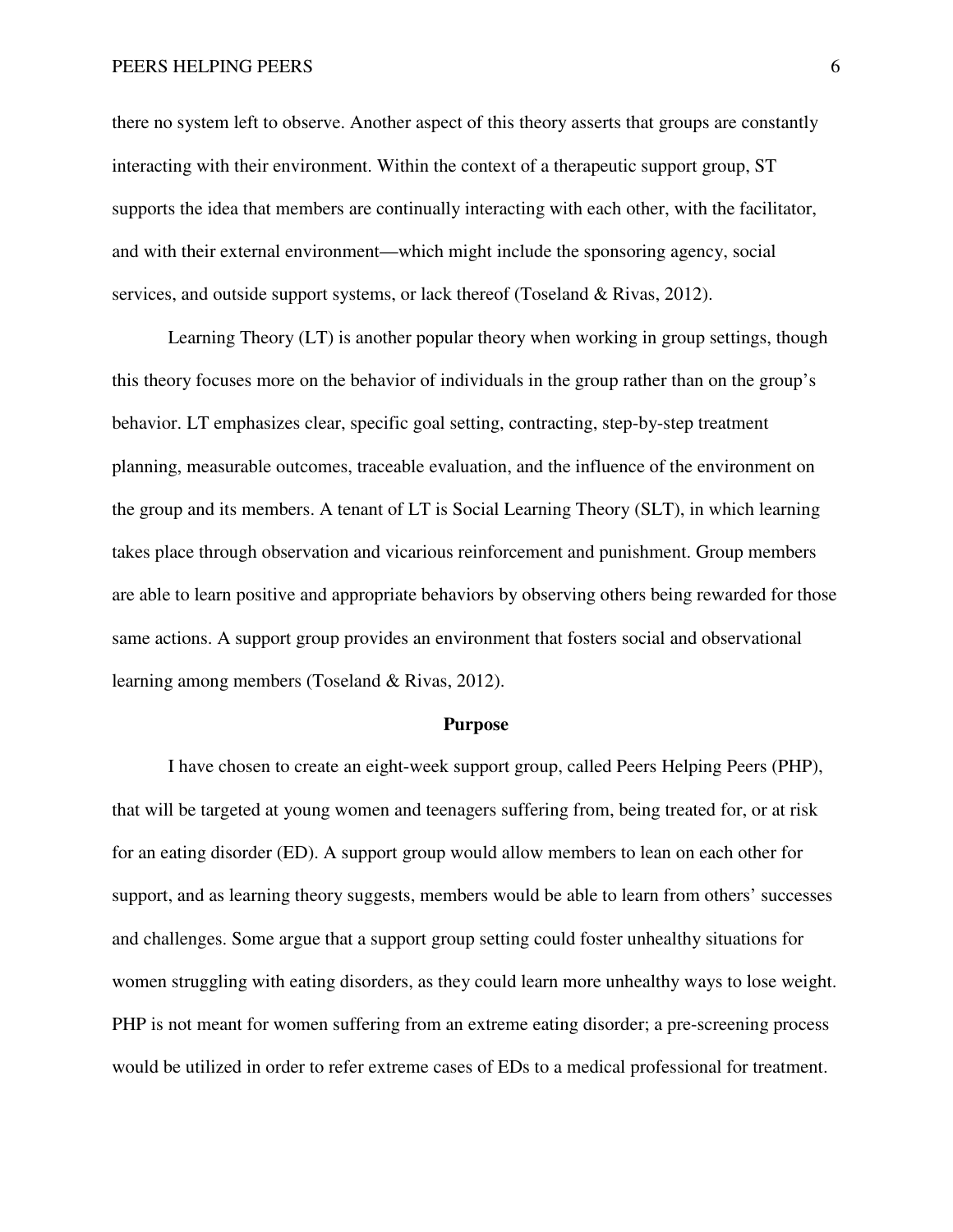The facilitator would also continue to assess members throughout the group process and would make any necessary referrals if a member's disorder worsens during the progression of the group. This ongoing assessment process would insure members are receiving the best possible treatment for their specific situation. PHP is not a medically-driven intervention option and is, therefore, meant to be utilized in conjunction with another treatment option—such as nutritional counseling, medication, or medical monitoring.

Peers Helping Peers will meet for 90 minutes once a week, with homework to be completed between sessions. There are three main goals for this group: (1) learn about eating disorders, their symptoms, and when those are likely to occur, (2) keep a diary of thoughts and emotions, and (3) build a support network. Support is a key component in the path to recovery for those suffering from an eating disorder, and cognitive-behavioral therapy (CBT) is the "leading treatment" for eating disorders (Murphy, Straebler, Cooper & Fairburn, 2010). Therefore, while the main focus of this group will be to build a support network for members, small components from CBT will be utilized to help increase self-esteem, decrease depression, and improve social support; these components include relaxation, self-monitoring, psychoeducation, goal setting, and homework.

By maintaining a support group setting, members will have more control over the direction of the group's discussions and the facilitator can take a more supportive role. It is important that the group members are able to guide the group in a direction they feel comfortable with; a comfortable environment would foster a sense of belonging and openness between members. From a logistical standpoint, the agency sponsoring PHP would be able to save on the cost of hiring or training an employee in CBT because this group only incorporates small elements used in tradition CBT intervention. In addition to being cost effective for the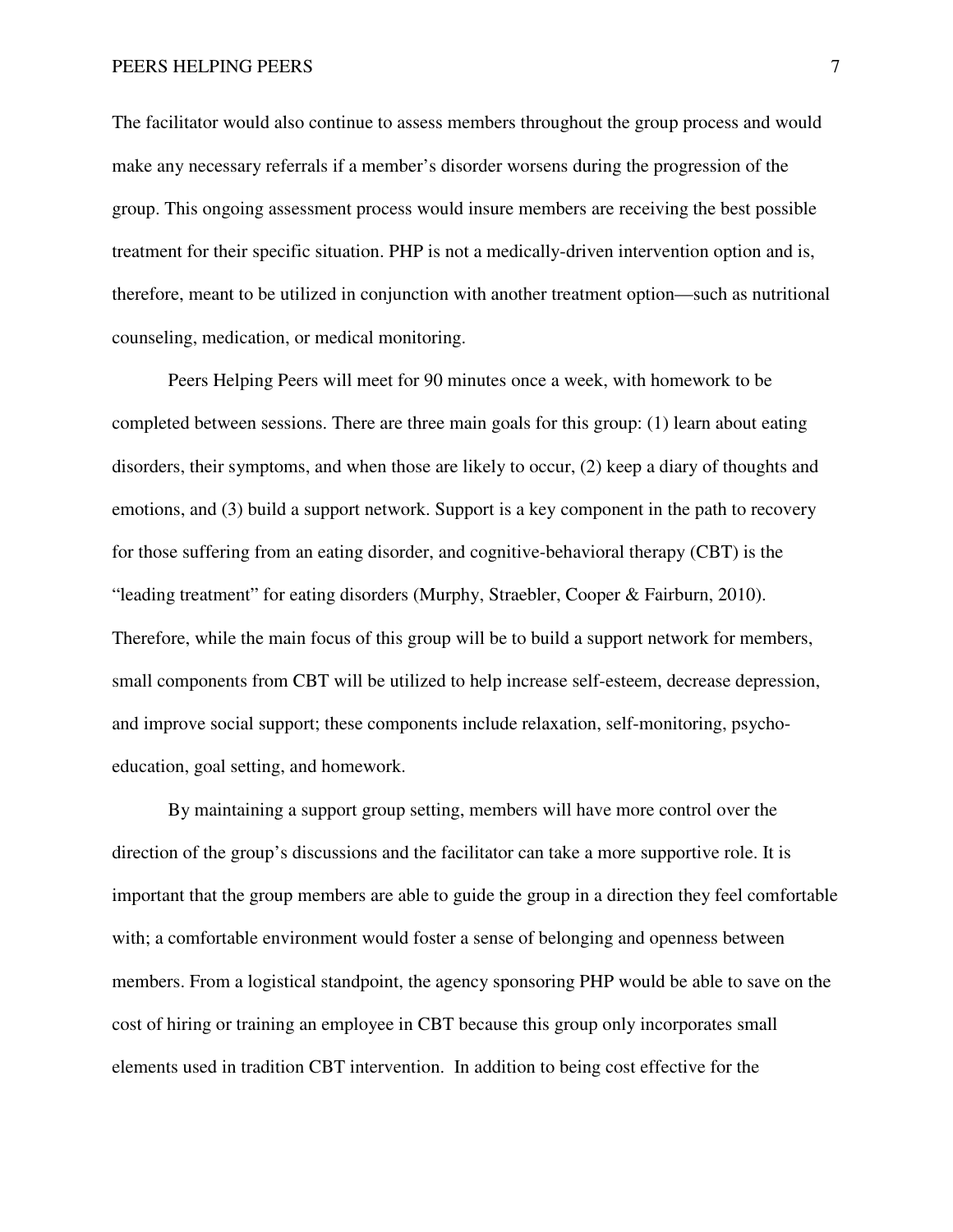sponsoring agency, a support group would be an inexpensive—potentially free—intervention option for individuals who may not be able to afford other, more expensive, treatment options for EDs.

# **Group Intervention Stages**

Toseland and Rivas (2012), outline a model for planning and executing treatment and tasks groups. The model outlines the tasks that need to be completed at each stage in the group intervention process—the planning stage, the beginning stage, the middle stages, and the ending stage. Each stage is geared to accomplishing a certain task. The planning stage is when all of the work prior to the execution of the group happens; this is when a venue is secured, the purpose is established, and members are recruited. The beginning stage of the group process is meant to establish a purpose between the group members and build rapport between members and the group leader. During the middle stages, the group gets into the nitty-gritty of the intervention and treatment plan. Lastly, the ending stage of the group is used to tie up loose ends and terminate the intervention process with members; this often involves making necessary referrals and following up with members post-intervention.

## **Planning Stage**

 Planning and developing a treatment group is typically the most intensive stage in the group development process. This stage encompasses everything from establishing the purpose of the group, to choosing appropriate assessment and evaluation tools, and recruiting potential group members. Careful attention needs to be given to planning a group because this stage is what builds the foundation for the group. By ensuring everything is done well in the planning stages, group sessions can be expected to run smoothly later on—relieving potential stress for both the members and the facilitator.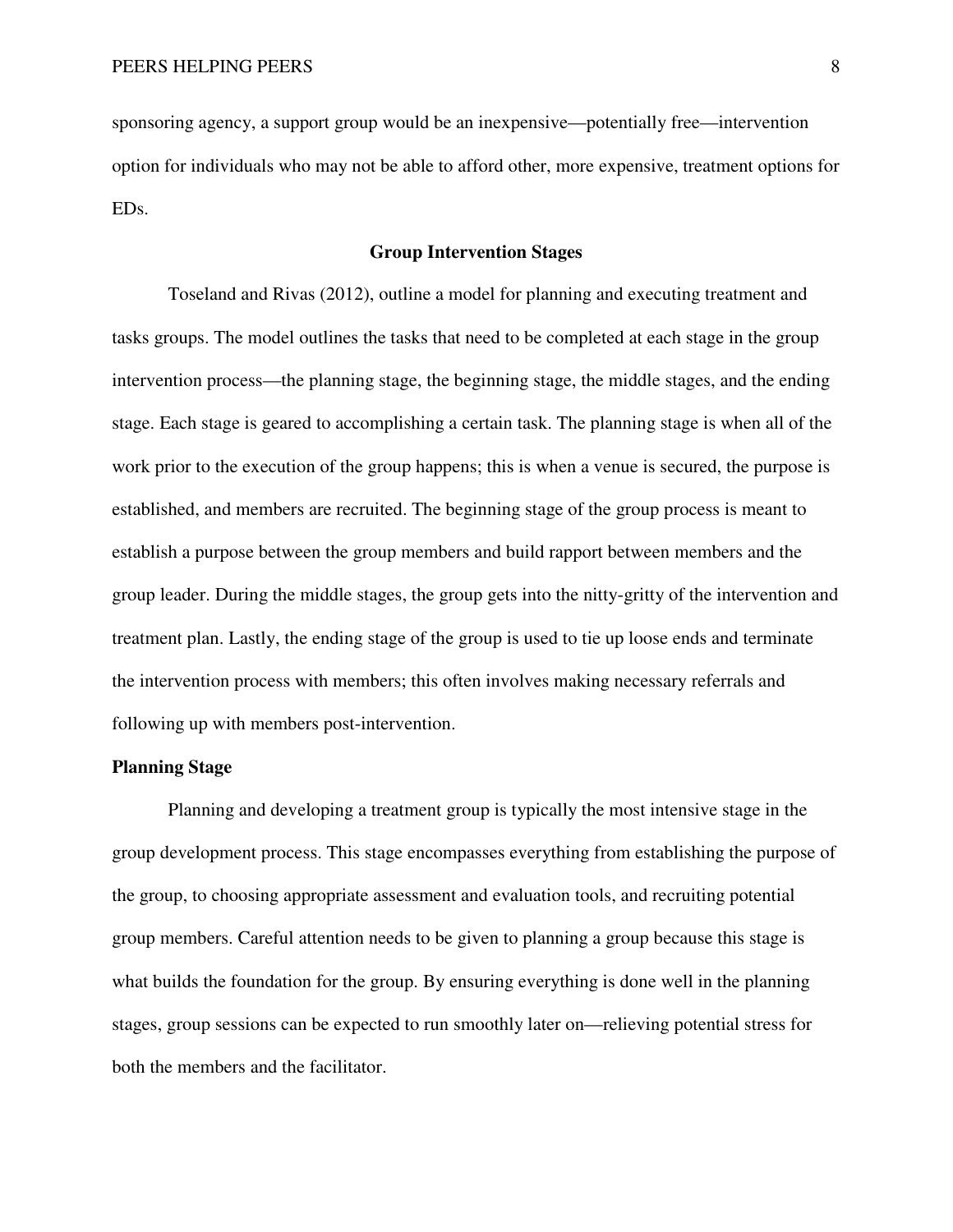Before anything can be done, the purpose of the treatment group must be established. Peers Helping Peers is intended to provide a supportive and therapeutic environment for women, ages 14 to 24, struggling with or at risk for an eating disorder, and other related problems. This support group is intended to target three different measures: body image and self-esteem, social support, and depression. These measures were chosen because they are risk factors for the development of an eating disorder. By the end of the eight sessions, members would hope to experience an increase in social support, a decrease in depression, and an increase in self-esteem and positive body image. By targeting risk factors for EDs, I hope that PHP would decrease the likelihood of members developing, or experience the reoccurrence of, an eating disorder. After target measures are identified, assessment tools need to be chosen in order to measure and monitor them over the course of the eight week group. For PHP, I have chosen four different assessment tools, each of which would measure a different trait. All four assessments will be combined into one survey that would be administered to group members prior to the first group meeting, during the final group meeting, and one more time at a six-month follow-up meeting. By collecting data at three separate points in time, the hope would be to identify whether or not the group was successful in increasing social support, decreasing depression, and increasing selfesteem and positive body image.

 The Beck Depression Inventory (BDI) is a 21-item, self-report survey that measures characteristic attitudes, symptoms, and severity of depression (Beck et. al., 1961). This assessment tool is commonly used by a wide range of professionals to help monitor clients' depression levels as they move through the treatment process. The BDI will help identify clients that are experiencing severe depression and should be referred to a psychologist, or another mental health professional, before they partake in a support group such as PHP. I chose to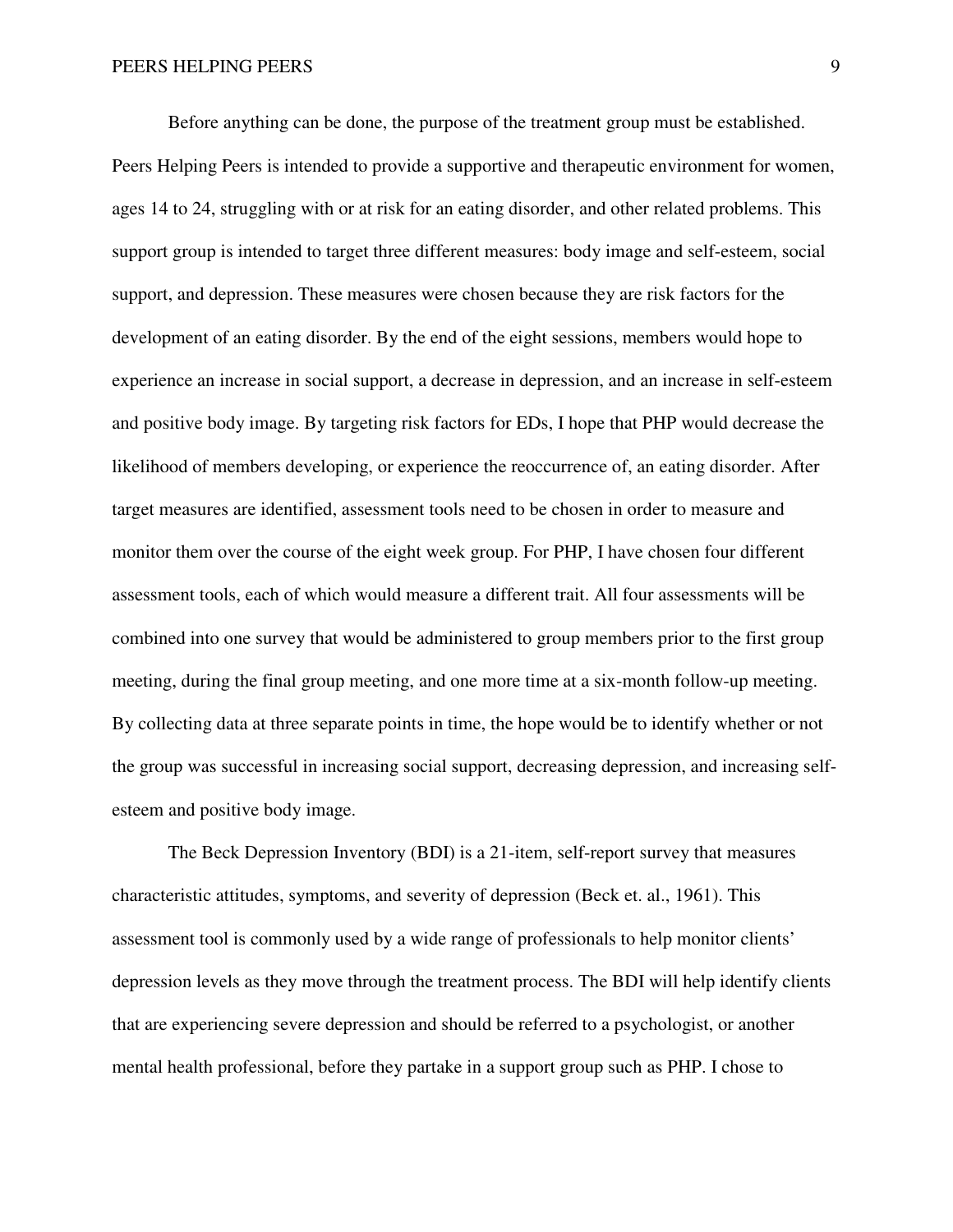PEERS HELPING PEERS 10

develop a support group in order to expand the pool of potential members; the BDI would keep PHP as inclusive as possible. The survey requires a sixth-grade reading level in order to understand the questions, so members who may not have had access to high quality education would not be excluded (Groth-Marnat, 1990).

 In order to assess members' self-esteem and body image, the Multidimensional Body-Self Relations Questionnaire (MBSRQ) will be administered. The MBSRQ is a self-report survey that targets many different subscales including: evaluation and orientation, appearance, fitness, health and wellness, overweight preoccupation, self-classified weight, and the body areas satisfaction scale (Cash, 2012). This assessment tool will help gauge the members' attitudes and feelings in relation to body image and self-esteem. Another useful tool that will measure body image disturbance is the Body Image Avoidance Questionnaire (BIAQ). This questionnaire is a reliable and valid measure that deals with avoidance of situations that provoke concern about physical appearance. More negative responses on the questionnaire are associated with more intense body dissatisfaction, fear of being fat, feelings of low self-worth because of appearance, greater importance placed on body shape and weight, and a desire to lose weight (Rosen et. al., 1991).

 The last assessment tool that will be utilized during PHP is the Eating Attitudes Test-26 (EAT-26), which will help track members' healthy and unhealthy eating attitudes over the progression of the group. Since PHP is targeted for women suffering with an eating disorder, it will be helpful to track their eating attitudes in order to determine if they group is effective in helping alleviate the problems associated with EDs. The EAT-26 has shown to be an effective screening tool for "eating disorder risk" ("EAT-26 Self-Test," 2009), which would be helpful in identifying which members might need other treatment in addition to their participation in this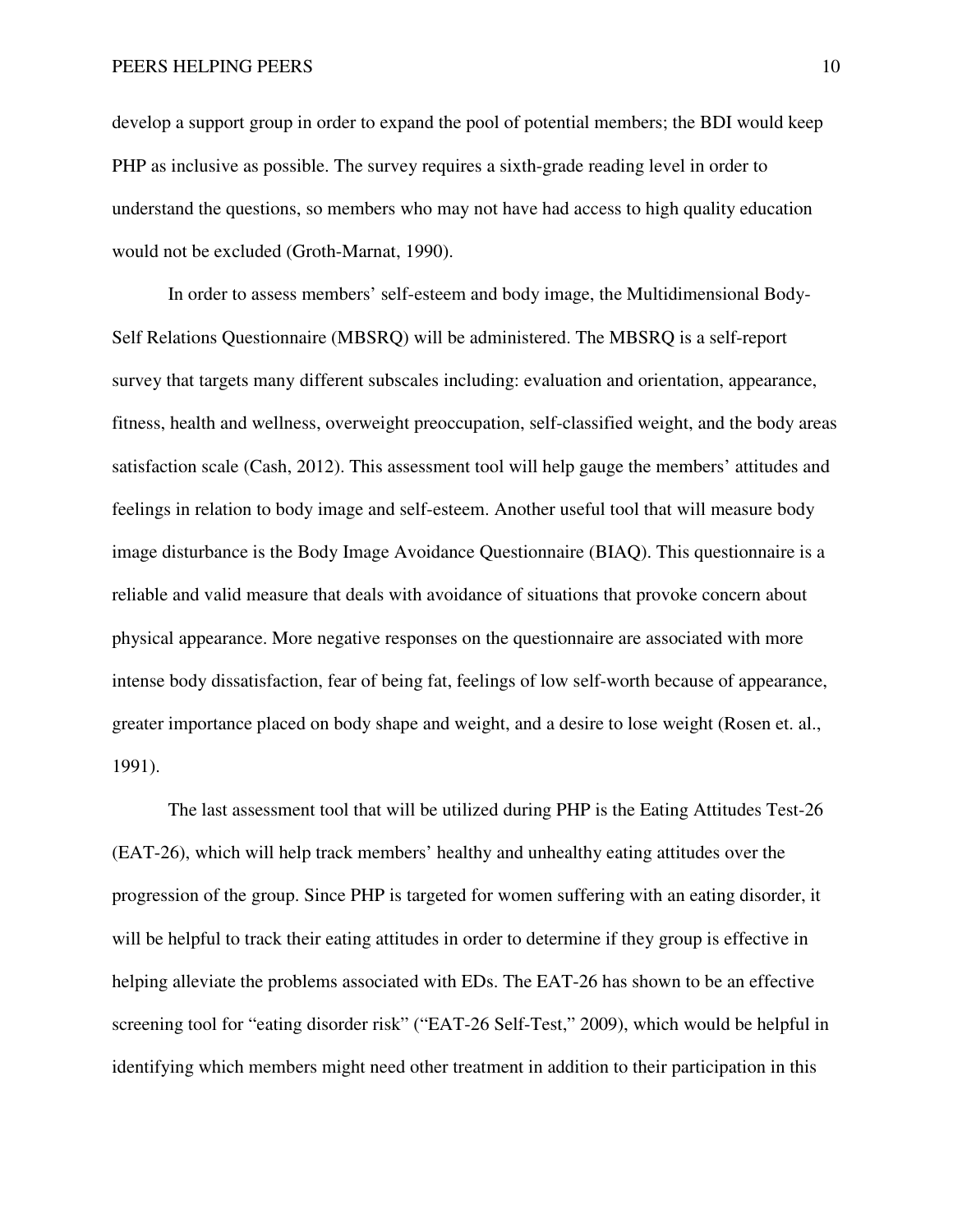support group. Each assessment tool chosen for PHP is in the form of a self-report survey and, therefore, will be simple to analyze; the facilitator will not need to be trained on how to interpret the tools.

 I chose not to utilize an assessment tool to measure social support because it is incredibly hard to quantify. Measuring members' feelings of social support is a subjective matter, if one individual feels their support network has expanded by participating in PHP, then that would be thought of as a success. It would be unfair to put on number on social support; some people perceive support to a large handful of peers, whereas others may deem one person enough support to help them through the ED recovery process.

 One component of cognitive-behavioral therapy that will be integrated in Peers Helping Peers is self-monitoring. Members participating in PHP will utilize self-monitoring through the use of a thought record (Appendix A). This thought record will help group members begin to become aware of triggering events and situations, as well as their negative thoughts and feelings associated with those situations. CBT works to change negative thoughts, emotions and behaviors; it would be difficult to attempt to change those without first knowing what they are. A thought record aides in members identifying these negative thoughts and behaviors before attempting to change them through CBT.

 After choosing assessment tools, Toseland and Rivas (2012) outline the importance of reviewing the current literature, assessing potential sponsorship, and recruiting members. When implementing any type of intervention, it is imperative that there is an evidence base to support the chosen treatment. Cognitive-behavioral therapy in relation to body image disturbances deals with the "modification of intrusive thoughts of body dissatisfaction and overvalued beliefs about physical appearance, exposure to avoided body image situations, and elimination of body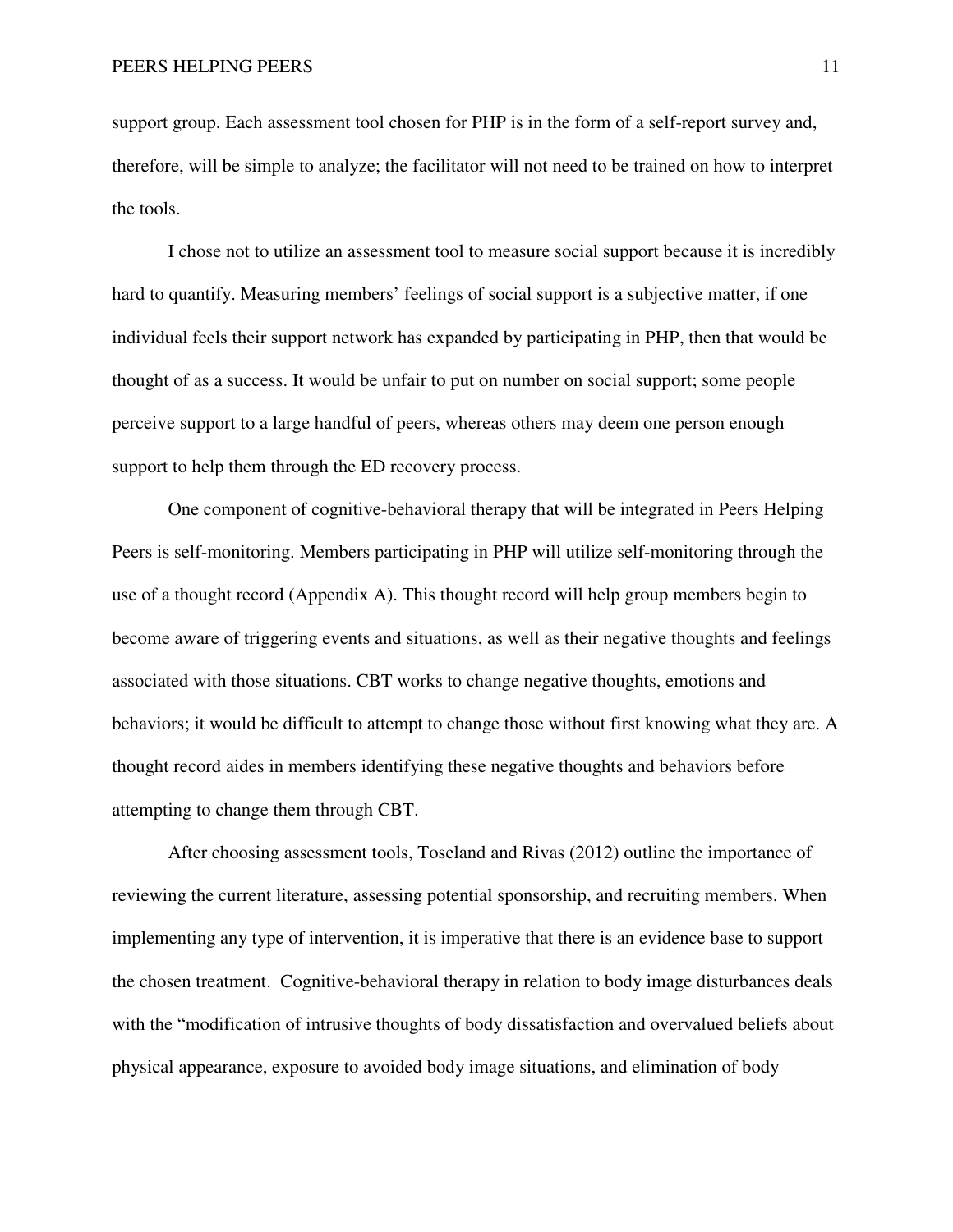checking," (Rosen, Reiter, & Orosan, 1995). Eating disorders provide one of the strongest indications for CBT (Murphy, Straebler, Cooper, & Fairburn, 2010). There is a wide evidence base for the effectiveness of CBT in treating EDs, but little to no evidence about the use of CBT in a support group setting. PHP would be a trial group that would hopefully began an evidence base for CBT in a less-structured group therapy setting.

 Support groups are an inexpensive treatment option that requires little resources to conduct, though it is still important to find a sponsoring agency that will absorb the costs that do remain. In order to run PHP, a location would need to be secured. The sponsoring agency could potentially provide a meeting space in their building, or connections could be made with local churches or schools to find a room for this group to meet. Other costs that might be associated with running PHP would be purchasing the different assessment tools to use, printing materials for each sessions, and employing someone to run the group—this will often be someone already working for the sponsoring agency.

 Recruiting potential group members is a delicate process because membership should be open to all who want to participate, but this needs to be balanced with maintaining a conducive environment to therapy. PHP is a support group for women struggling with EDs, so it would be helpful to reach out to local ED treatment programs for client referrals. By asking for referrals instead of publically advertising PHP—the group composition would be able to be monitored. In a support group it is important that members are screened prior to the start; individuals who show extremely severe cases of EDs would be referred for more intense treatment before participating in a support group. It is also important to pay attention to members who might create an unsafe or uncomfortable environment for other members; this might involve paying attention to characteristics such as narcissism, pessimism, and brashness. These members would not be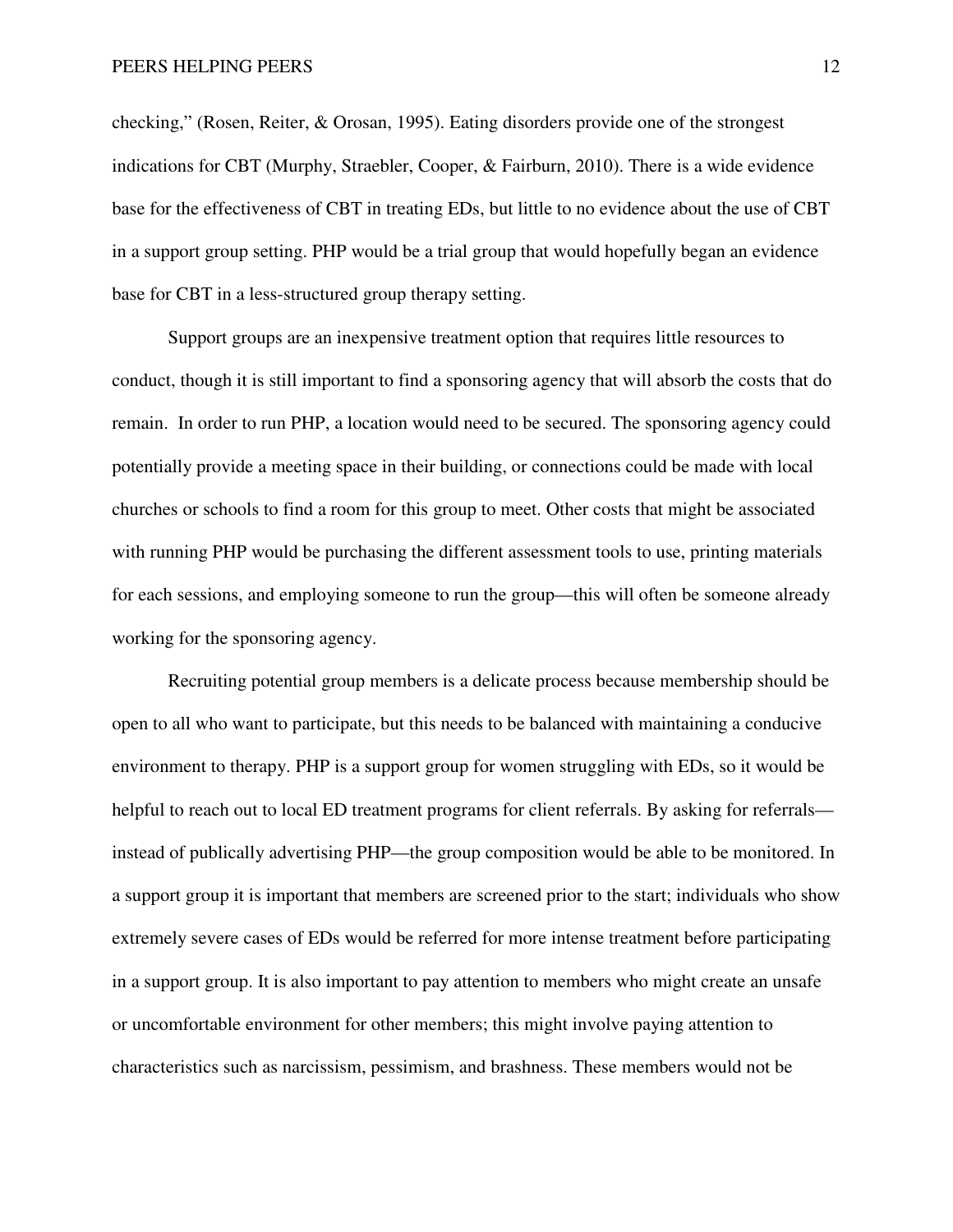beneficial to creating a supportive environments, and therefore should not be referred to participate in PHP. It is essential to pay close attention to these tasks while planning for a treatment group; a well-planned group sets members up for successful intervention.

#### **Beginning Stage**

 Once a group has been planned and prepped for, it is then time to begin holding sessions. A support group is intended to be a safe space where members can share their experiences, feelings, and concerns about their problems; this type of environment can be hard to create. Before members feel confident sharing their experiences, they must first feel comfortable and safe around the other members in the group. Members need to form relationships with each other and the facilitator needs to build rapport among members as well. Peers Helping Peers is only an eight-week group; therefore, rapport and relationships need to be established as soon as possible. On the other hand, these bonds cannot be forced; they must be natural, genuine relationships or members will not fully trust other members enough to share such personal emotions. This delicate balance between is establishing relationship but letting them develop naturally is where flexibility comes in handy. A support group provides a flexible "curriculum", so to speak, that allows members to linger on some topics if there is more to be discussed. The facilitator needs to pay close attention to these forming relationships, and address problems and concerns as they arise. To help foster a comfortable environment, during the very first PHP meeting, the facilitator should lead member introductions. It is important to let members pick and choose what they want to reveal about themselves; the group leader should also encourage members to talk about information not related to the issues that brought them to PHP in the first place. By not discussing ED problems from the get-go, a more positive environment can be created to build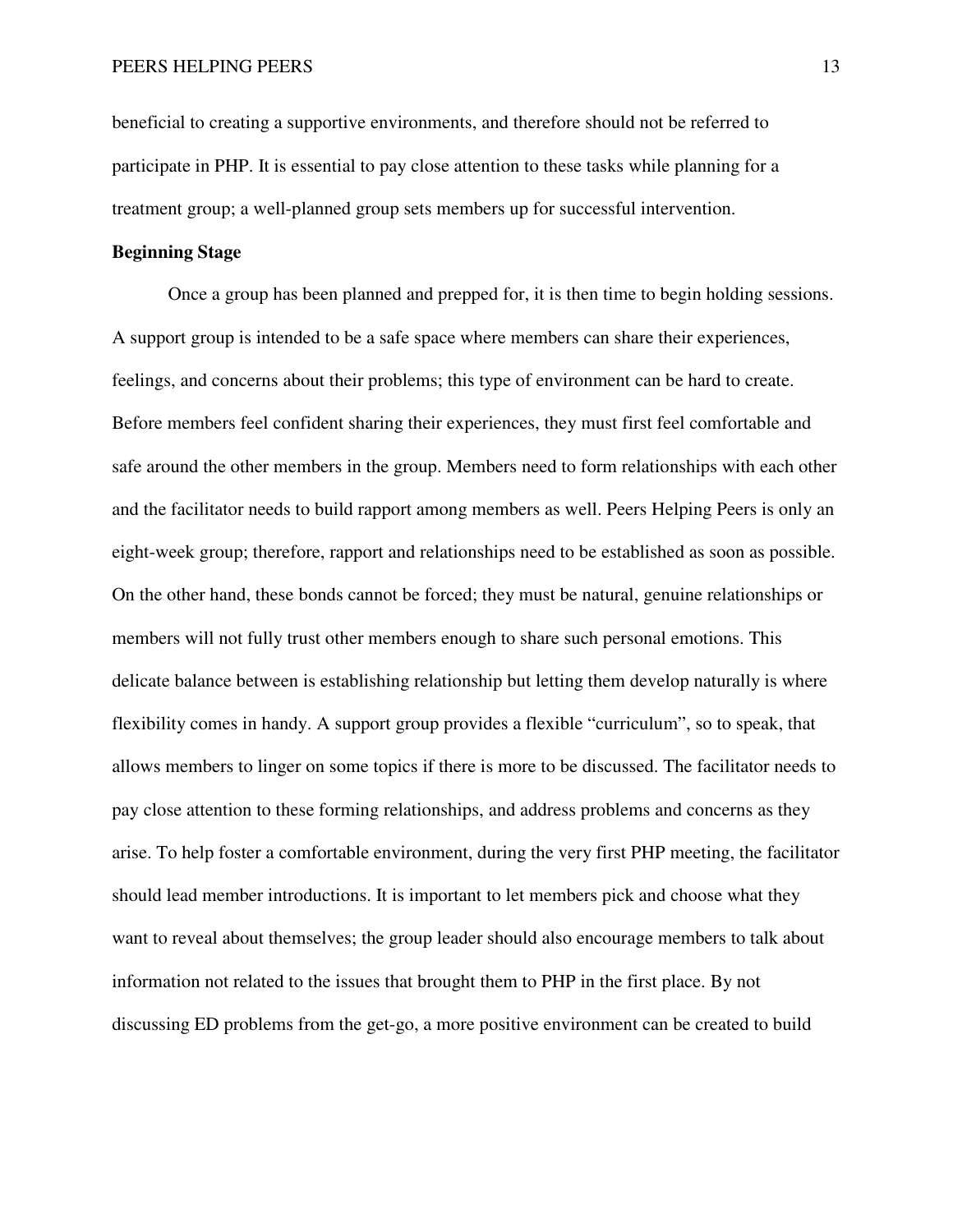upon. After members know more about each other, and feel comfortable in the group setting, it becomes easier for them to hold each other accountable.

 Another important step in beginning a group is allowing members to define the purpose of the group. Support groups are meant to help members expand their support network and learn ways to cope with their problems; therefore, it is important for them to define what they want the group to accomplish, even if that goal is different from what the facilitator originally intended. The process of establishing a purpose assures that members maintain control of the group; forcing them down a path they do not wish to take would not be conducive to a therapeutic or supportive environment.

Contracting is also an important aspect when completing intervention with clients. The contracting process—which can be produced verbally or written out—is a mutual agreement between the worker and the client that outlines expectations, obligations of the client and the worker, and tasks that are to be completed during the intervention process (Toseland & Rivas, 2012). Treatment contracts eliminate confusion by outlining each party's responsibilities and the parameters of the intervention. During PHP, contracting would be used in a verbal form and would include: the facilitator's role and responsibilities, expectations of the members, duration and context of the group intervention, and any tasks to be completed during the eight-week group. If members do not agree to aspects of the contract, then one of two routes can be taken; (1) the facilitator can collaborate with the members to reach compromise that everyone feels comfortable with, or (2) the facilitator may recommend a member find an alternate treatment option if the area of concern is non-negotiable—such as confidentiality. It is important this contracting process be completed as soon as possible after the group begins; expectations and guidelines need to be set from the beginning to avoid future conflicts.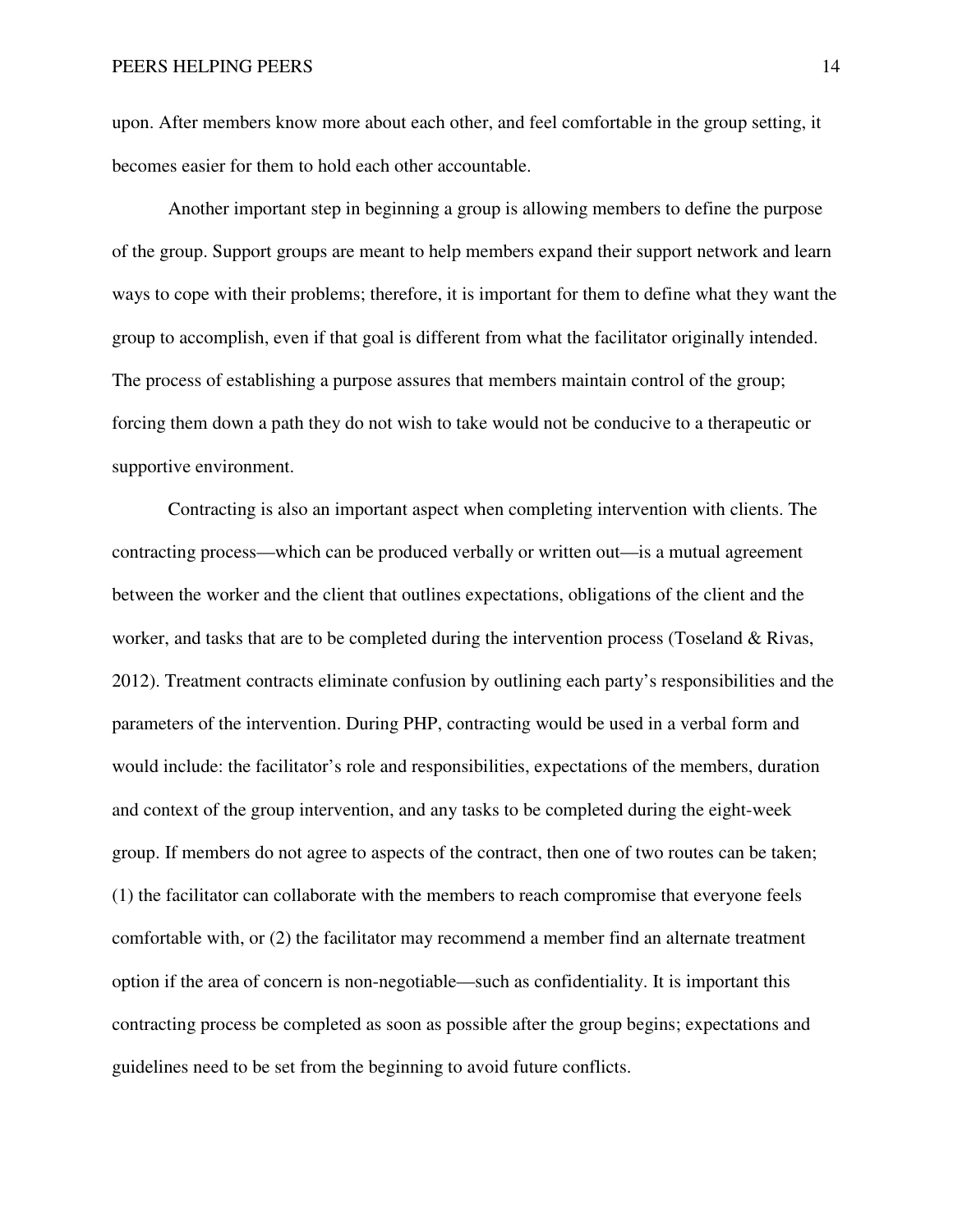The last important task in the beginning stages of group treatment is goal-setting. It is important for members to have one goal, or a set of smaller goals, to work towards during the progression of the group. During group treatment, there are three type of goals that are often identified: individual goals, common group goals, and group-centered goals that would target the functioning and maintenance of the group as a whole (Toseland & Rivas, 2012). Individual goals will be set by each individual and unique to their own problems. An example of this type of goal could be to learn one new coping mechanism that would help an individual successfully handle eating a full meal. Common group goals are those that are the same between group members. As mentioned in the planning stage, PHP is targeted to help decrease depression, increase social support, and increase positive self-esteem and body image; it would be ideal that all members want to see these changes in themselves over the course of the group. The last type of goals are those that are group-centered; these goals are geared towards maintaining the group and enhancing the functioning of the group. Foster a specific group value or increasing communication from quieter members could be examples for group-centered goals. It is important that goals are set early in the treatment process, especially since PHP is only eight weeks long, because it is difficult to move through an intervention plan without a goal or end in sight. The beginning stages of group treatment are integral in building relationships between members, establishing a purpose for the group, and identifying goals to be met during treatment.

#### **Middle Stage**

 The middle stage of group intervention is when the facilitator and members delve indepth into the heart of treatment. For Peers Helping Peers, this is when the facilitator will guide members through different discussion topics related to cognitive-behavioral therapy. Each week, the group leader will utilize a pre-planned outline about a specified topic to help members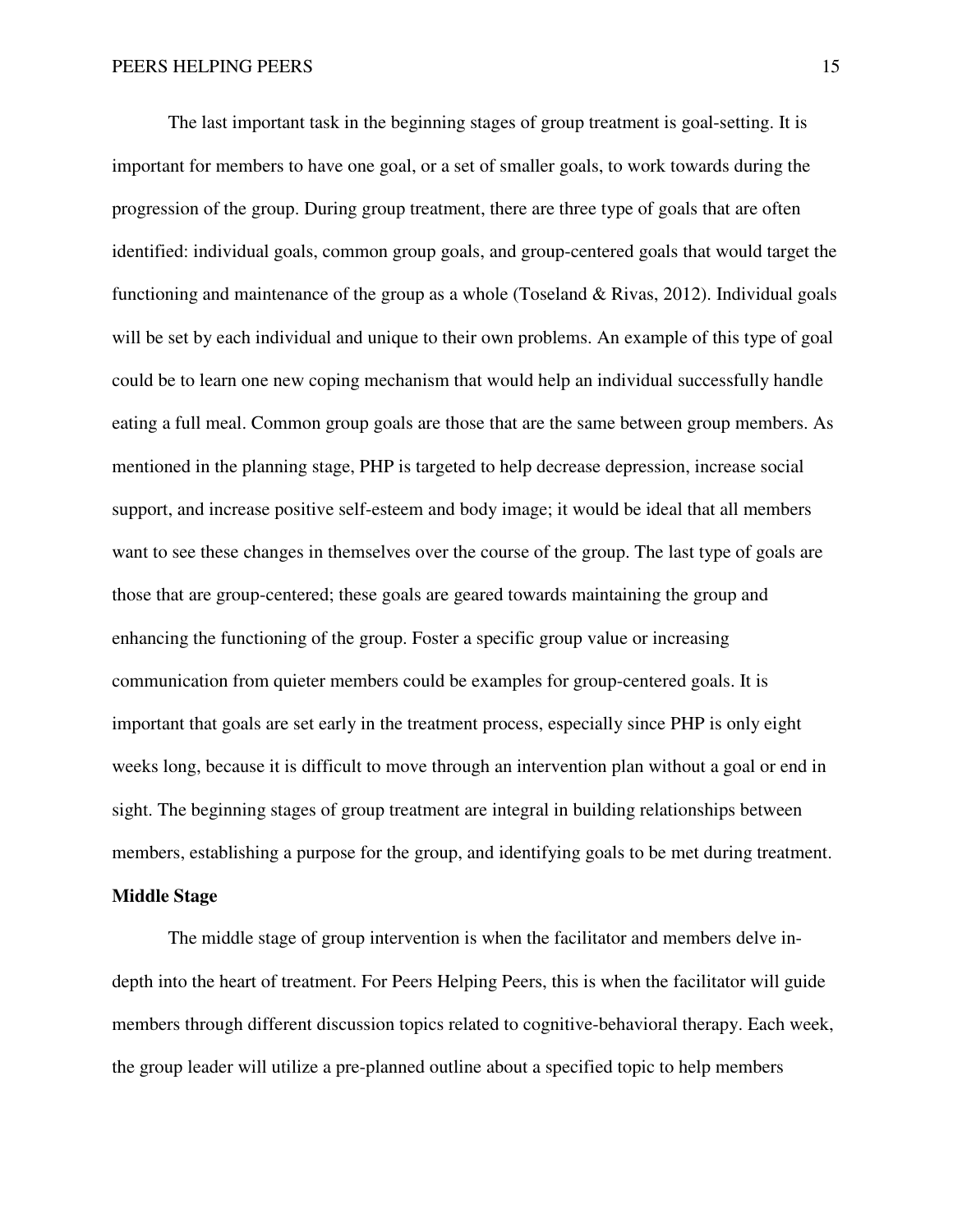understand EDs, and negative cognitions, emotions, and behaviors related to EDs. These topics will be conveyed using guided discussion questions by the facilitator (Appendix B); this will help keep conversations related to the intervention, but will also allow members to guide the direction of their responses. Members will then have a homework assignment to complete between sessions. Most often this will be continuing to utilize their thought record. Each week should begin by members sharing how the previous week went---aside from the very first sessions. The facilitator should also review members' thought records with them at the end of each weekly session.

**Week 1: Group Introductions.** The first session of any group intervention should be centered on introducing members to the group, the facilitator, and the other members. During the first meeting of PHP the group leader will be tasked with facilitating introductions between group members, explaining the purpose of the group, outlining the guidelines and rules of the group, and introducing the facilitator's role in this support group. It is important that members be acquainted with other and the support group environment; members will feel more willing to open up about their experiences if they are comfortable with their surroundings and their peers. When letting members introduce themselves, it would be helpful to encourage members to talk about themselves not in relation to their problems; knowing who members are, and not their disorders, is important in making connections and establishing relationships.

After explaining the logistics of the group and the role of the facilitator, the group leader will then lead a discussion for members. Topics covered in this guided discussion should include: what prompted members to attend PHP, what are their expectations about participating PHP, what are they looking to get out of their participation, and what are they most worried about. Members should be allowed to direct the conversation and interact with each other. These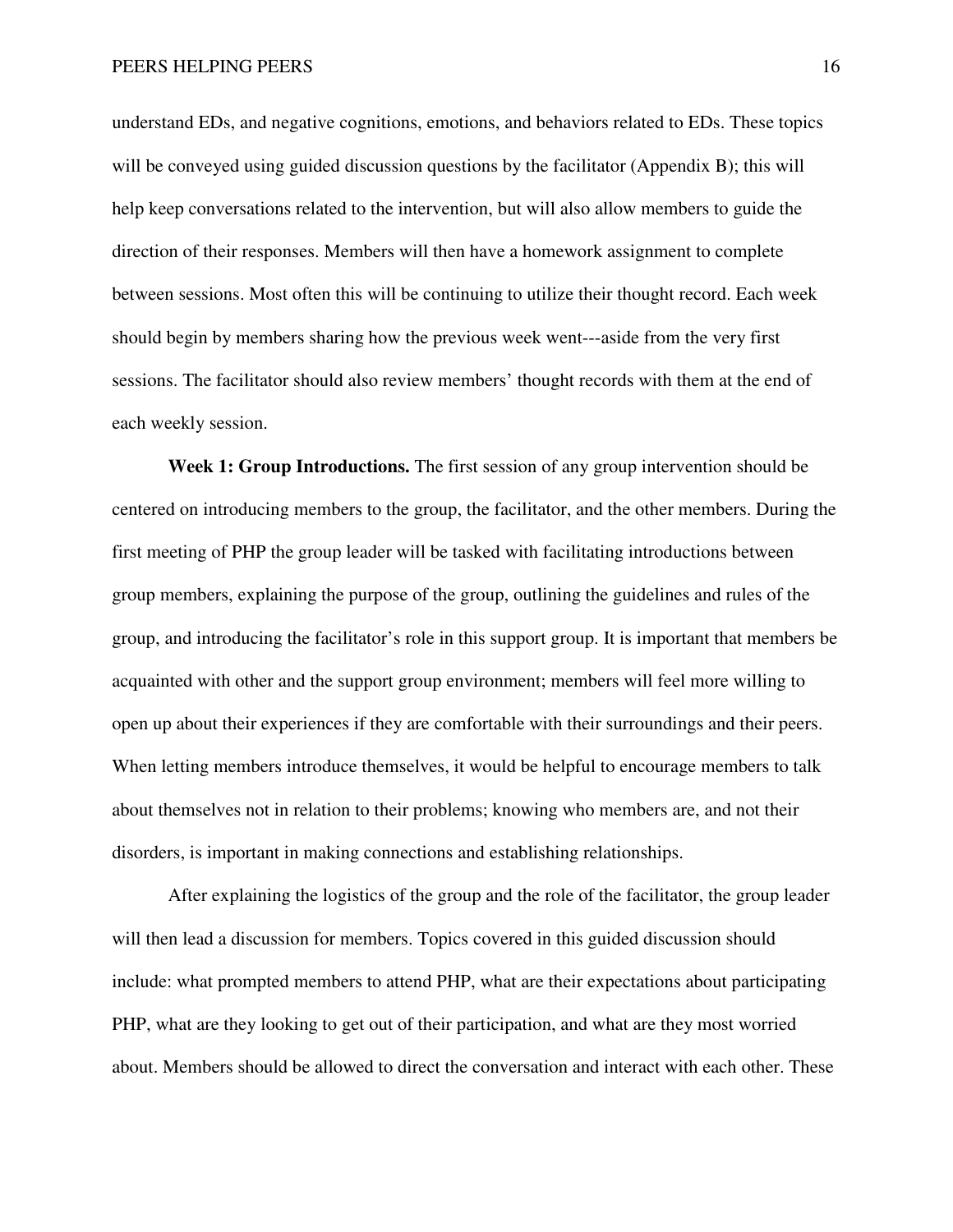discussion questions are meant to guide the conversation on an as needed basis during the first half of the meeting.

The second half of the first session will be dedicated to explaining and administering the pre-intervention assessment survey. The facilitator will explain what the survey is, its' purpose, and how it will be used over the course of the intervention. Members will then spend time filling out the survey; the facilitator should be sure to answer any questions group members have. The last thing that needs to be done during the first session is introducing the thought record to members. It is important to spend an ample amount of time with this discussion because the thought record will be used as members' weekly homework assignment. The group leader needs to be certain to explain what a thought record it, its' purpose, and how to use it over the course of the eight-week group. Members should be given copies of the thought record, and it might be helpful for the group leader to show members a couple of examples before answering their questions.

When ending the first group sessions, the group leader should thank members for coming and encourage them to work on their thought records over the course of the next week. While the group's homework is to complete a thought record, the group leader will need to collect and analyze the members' assessment surveys. The facilitator should be looking for any indication that group members may need to be referred for further medical attention or individual therapy. This will ensure that members are getting the best intervention possible for their personal needs.

**Week 2: Psychoeducation Part I.** The second sessions of PHP will be dedicated to psychoeducation about eating disorders. Prior to facilitating a discussion, the group leader should ask members about the previous week and how they did completing their thought records. This will allow members to ask any questions they have and share experiences with each other. After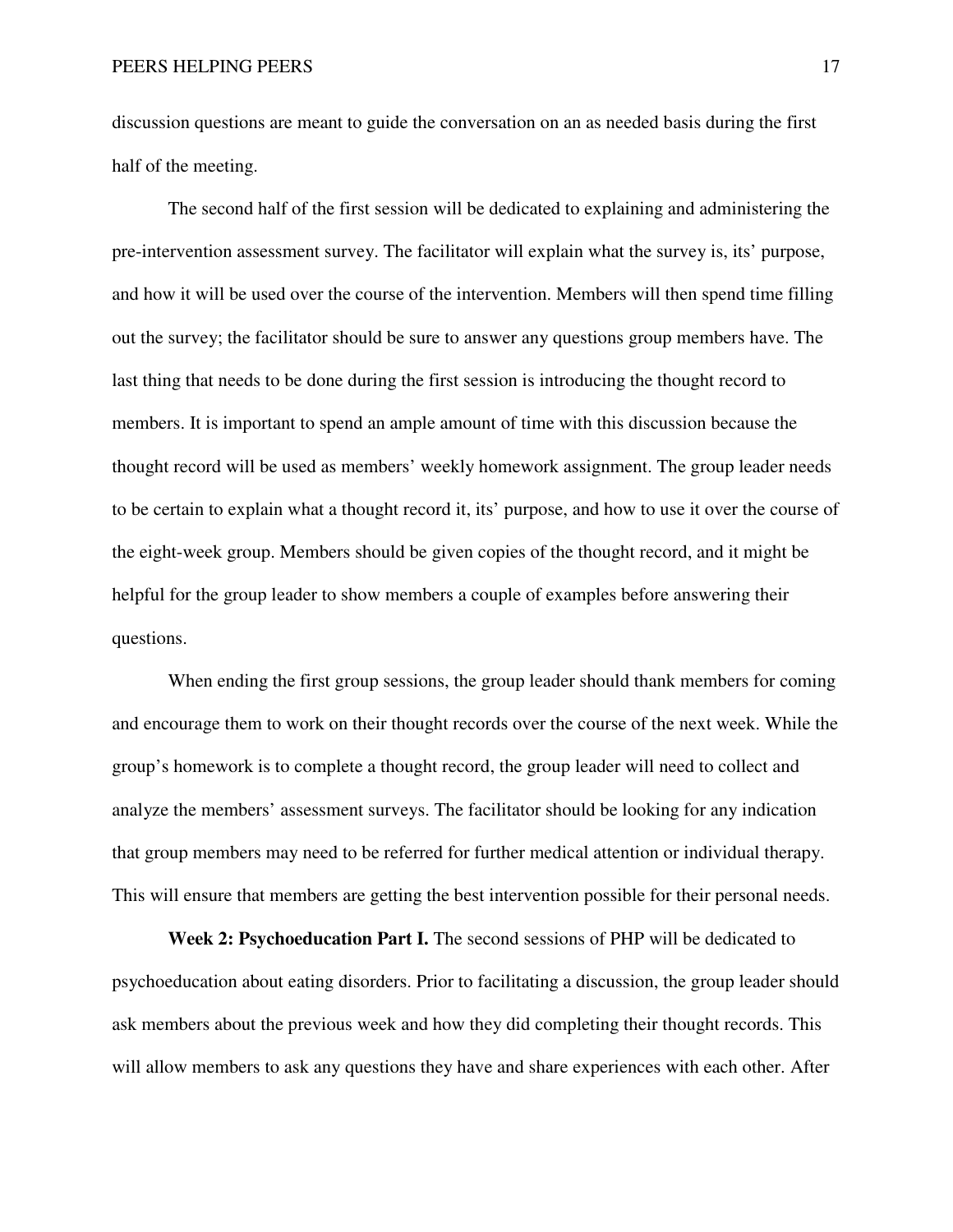ensuring members are on the same page about their homework assignment, the facilitator will transition into the focal topic of the week. Psychoeducation is an important component of cognitive-behavioral therapy that has been incorporated into this support group; "an important first step in overcoming a psychological problem is to learn more about it," (AnxietyBC, 2007). For members, it can be comforting to know that they are not alone and that others have found helpful strategies to overcoming eating disorders. During this session, the group leader will lead a discussion about the following: what eating disorders are, common symptoms associated with eating disorders, risk factors that increase the likelihood of developing an eating disorder, and when symptoms are likely to occur.

**Week 3: Psychoeducation Part II.** While the second PHP session focused on what eating disorders are, the third week will continue on the topic of psychoeducation, but will mostly focus on how EDs affect one's life. This week is intended to dive one step deeper than the previous session. It is intended to help members open up about the negative impact EDs—or problems such as negative self-esteem, disordered eating behaviors, and depression—have on daily life and their relationships with themselves and others. The facilitator should encourage all members to share, but also needs to be careful to not pressure members and make them feel uncomfortable.

Another important component that will be discussed in week three is goal setting. The group leader should lead a discussion with members about where they want to see themselves at post-intervention to assist in members with writing goals. Group participants should set both short- and long-term goals the describe certain things they would like to accomplish at the end of the group, six months after the group concludes, and also a year or two post-treatment. The group facilitator will provide a goal worksheet to help members formulate specific, attainable,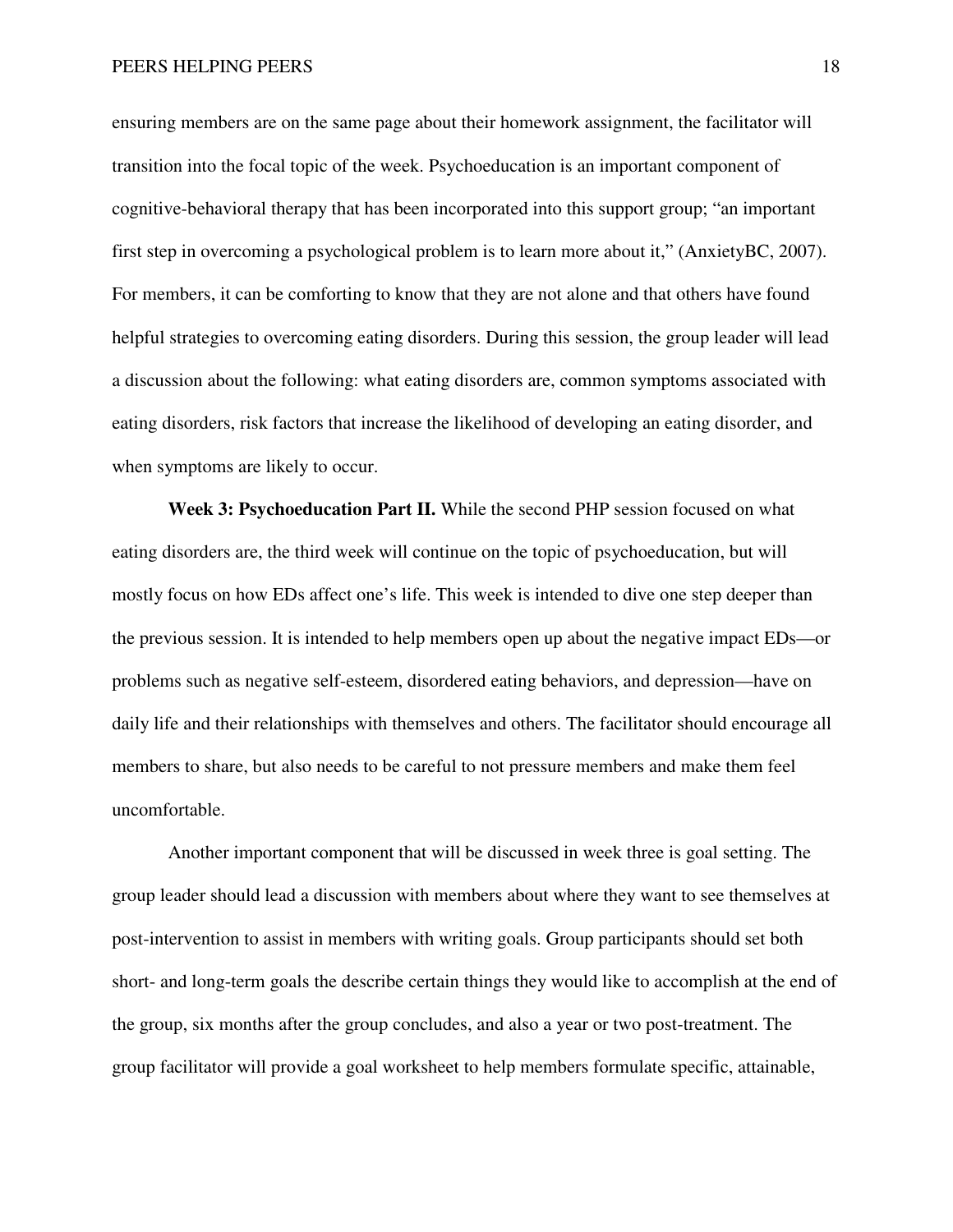and measurable goals for the course of the intervention. The members will be able to work on the sheet at the end of this session, and would complete the rest of the sheet as the homework assignment—in addition to continuing using their thought records.

**Week 4: Recognizing Negative Cognitions.** Week four of PHP is when the group delves into the hot-button topics of CBT; the next three sessions will be focus on negative cognitions, emotions, and how they all relate and affect one another. This particular session will focus on helping members to recognize negative cognitions, because it is hard to change something without first recognizing it as a problem. Examples of negative cognitions include, "I am not in control of my eating" or "No one will love me unless I am skinny." These negative cognitions can be detrimental to an individual's self-esteem. The group leader would help lead a discussion about members' own thoughts, types of negative cognitions, and the consequences of negative cognitions. It is important to allow members to lead this discussion so that they are able to figure out their cognitions on their own.

**Week 5: Recognizing Emotional Triggers.** Recognizing emotionally triggering situations is an important step in recovery. During week five of PHP, the group facilitator will discuss what situations are emotionally triggering to participants. Common emotional triggers for this demographic group might include not achieving certain needs, such as: acceptance, control, love, attention, and respect. Participants experience different emotional triggers, and react to them differently. The group leader will help members identify these triggers through discussion questions in order to facilitate a natural realization of emotionally triggering events. Members will learn how to cope with these triggers during week seven of PHP.

**Week 6: Relationship between Thoughts, Emotions, and Behaviors.** Cognitive behavioral therapy, particularly in group settings, focuses on teaching group members that one's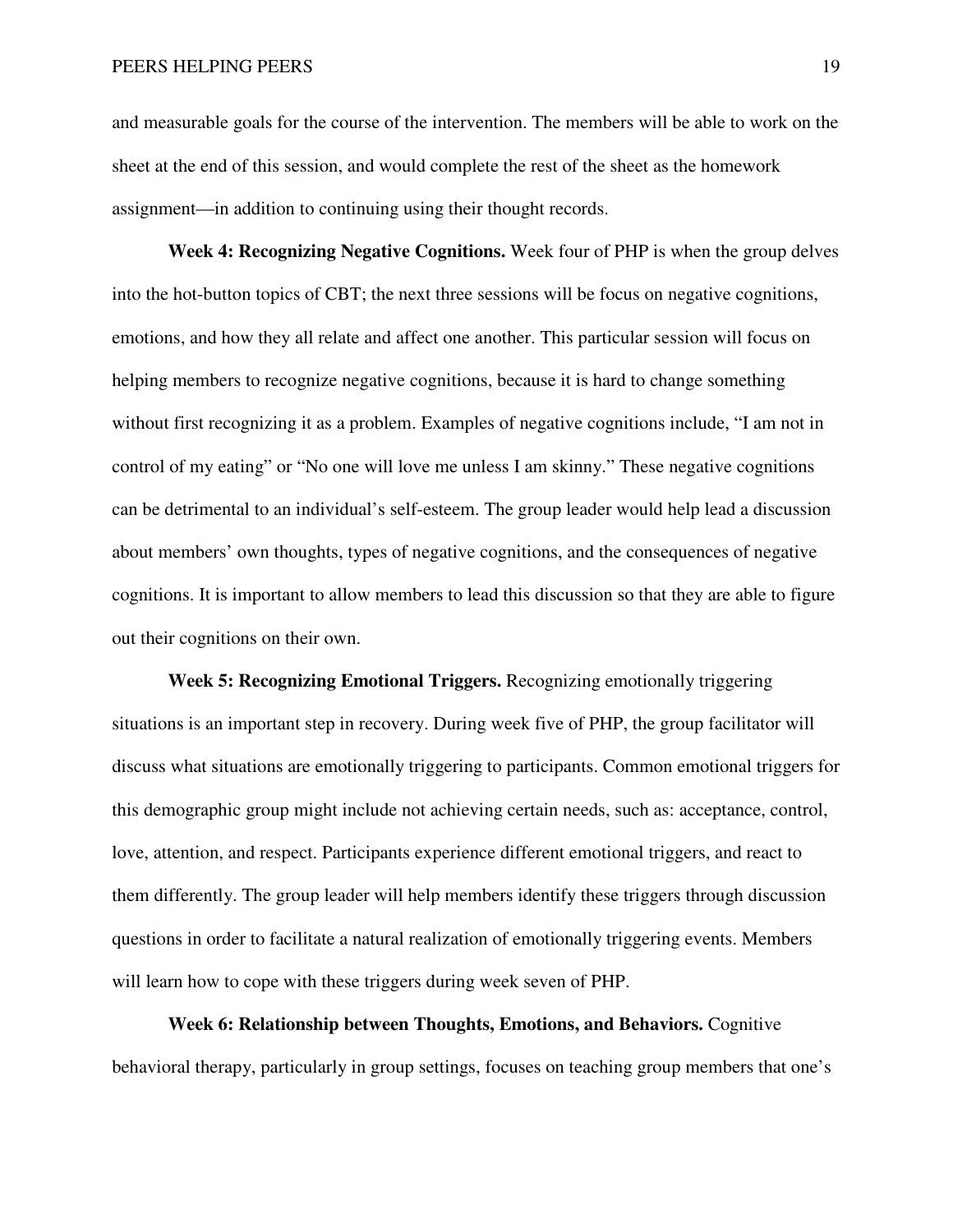thoughts, emotions, and behaviors are all interconnected; the group leader will use the thoughts, emotions, and behaviors triangle to depict this concept. Examples can be made up to further help explain this phenomena if members are confused. The group leader will use discussion questions that allow participants to explore how cognitions, emotions, and behaviors have affected their life. If members do not come to the conclusion on their own, the facilitator should be sure to explain how habitual, negative thought patterns can trap an individual in the perpetual cycle of negative cognitions, emotions, and behaviors.

**Week 7: Coping Skills.** Week seven of PHP is centered on preparing members for handling their problems outside of the group setting. In order to successfully recovery members need to be able to cope with their problems once the group intervention is terminated. Learning new coping skills will hopefully reduce the chances of an ED, and other related problems, from reoccurring. Some positive coping skills that can be taught, and practiced, during this session include: becoming involved in activities that are of interest to the individual, staying connected in support groups online, imagine one's self in a safe place, making a list of positive affirmations, getting massages, telling someone that you love them, journaling, getting into nature by hiking or taking walks, and making a list of everything one is grateful for (Ekern, 2012).

**Week 8: Concluding the Group.** The last week of PHP is dedicated to wrapping up the group's work and administering the post-intervention assessment survey. The group facilitator will lead a discussion with participants about: how members feel the group went; what members will take away from the group; how members feel about the group ending, and whether members met the goals they set during the third week of PHP. Debriefing about the members' thought records is also an important objective during the final meeting. Participants spent the past seven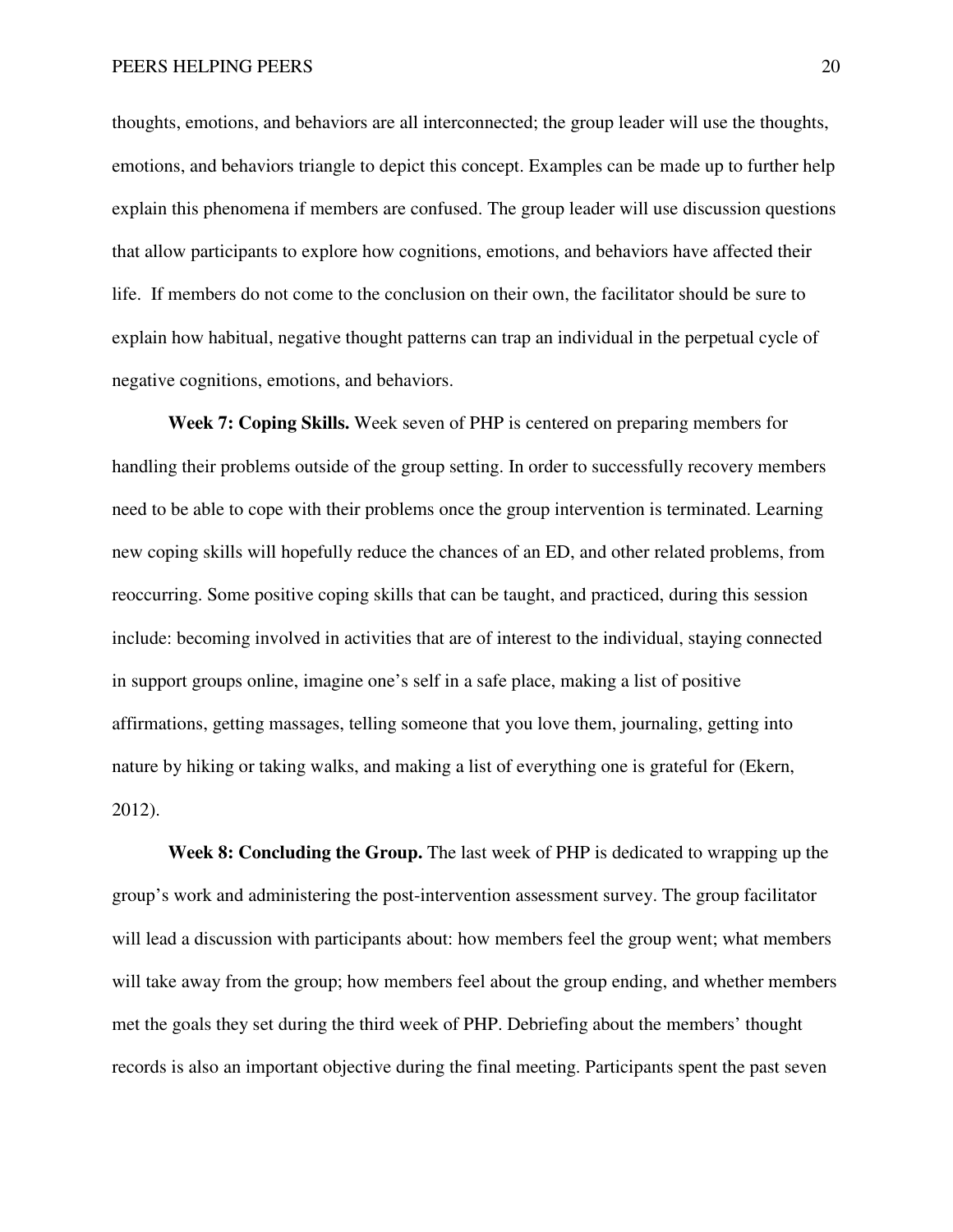weeks keeping this record, so it is important to discuss how it helped and if members noticed a change over the course of intervention. Hopefully, by this last week of PHP, members notice fewer occurrences of negative and irrational thinking.

The other major task involved in the last group meeting is administering the postintervention assessment survey. This survey will help the group leader identify whether PHP helped members experience a change in the target measures—an increase in positive body image and self-esteem, a decrease in depression, and an increase in social support. Before dismissing the group for a final time, the group leader should able to provide any necessary referrals for members who may need further treatment or intervention; this decision can be made based on members' post-intervention assessment survey. Any member who is experiencing higher levels of depression and negative self-esteem would most likely benefit from additional intervention.

#### **Ending Stage**

Ending a treatment group is a delicate task. Group leaders must be upfront about the termination of the group and explore members' feelings about this ending. In addition to discussing the group's end, appropriate referrals may be needed for group members. This might involve referring an individual to additional therapy, employment or educational services, and additional areas where that individual can find support—such as a support group or an online discussion board.

#### **Potential Barriers**

#### **Confidentiality**

The issue of confidentiality can potentially derail a group if not handled and treated properly. Keeping the information shared within group meeting confidential helps foster a safe environment and helps members feel comfortable. The social work profession lists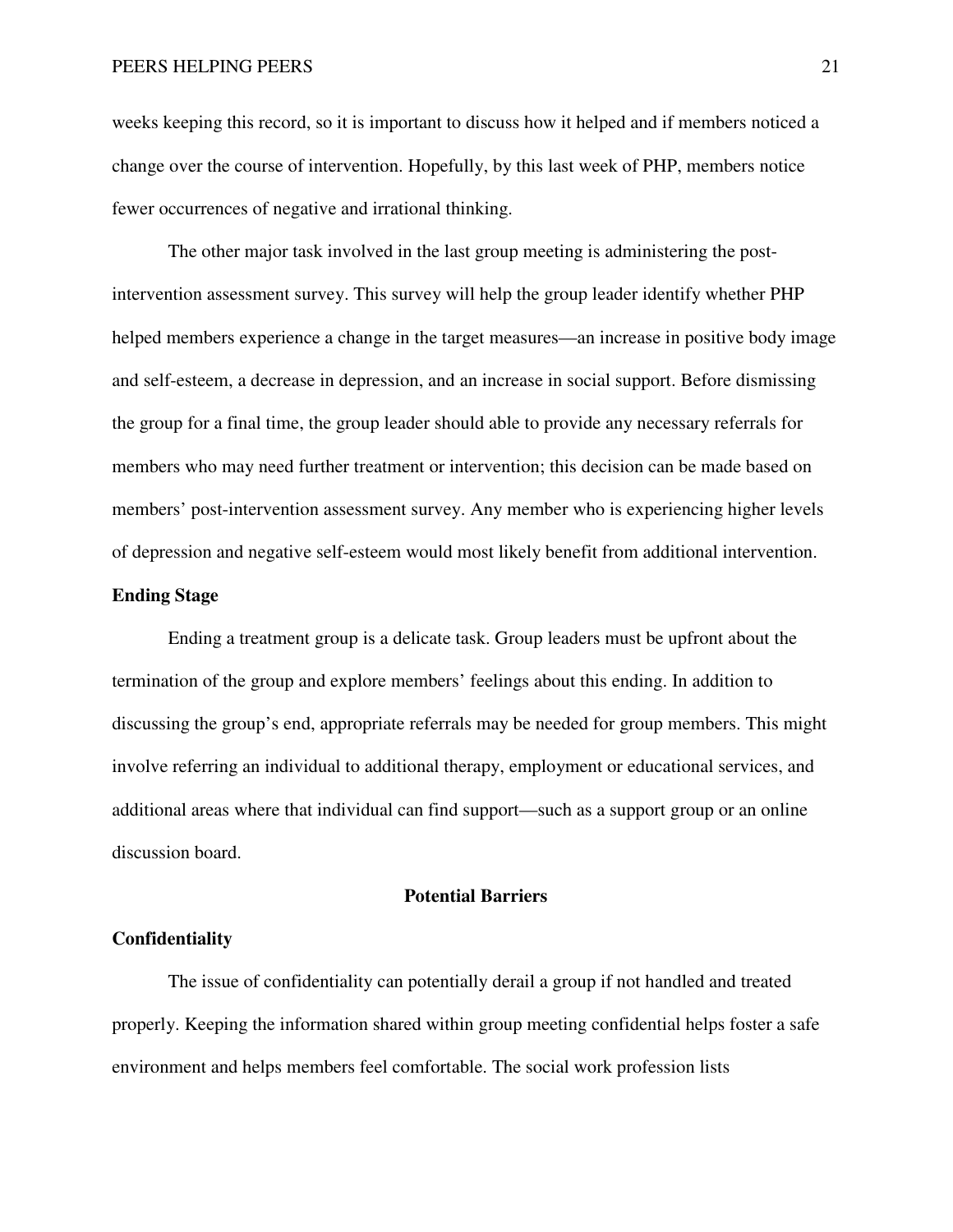confidentiality as one of its core values and ethical principles (National Association of Social Workers, 2008), meaning the facilitator is obligated to maintain confidentiality in most situations—except in situations in which social workers are legally required to report. Even though confidentiality can be expected from the worker, it is near impossible to promise that information will be kept private by other group members; the facilitator cannot guarantee members will not share information after leaving a group meeting. It is important for the PHP facilitator to stress the importance and purpose of confidentiality; they should explain that maintaining members' right to privacy is a sign of respect. Members who do not respect others' rights often create an environment in which individuals do not feel comfortable sharing. If the facilitator is made of aware that a member is not keeping group information confidential, then it is important to confront that member and try to help them realize confidentiality's importance. In more extreme cases, when a member's breach of confidentiality puts another member's wellbeing at risk, then it might be better for the group to ask that member to leave.

### **Attrition**

As with any treatment group or research study, there is always a possibility of losing participants over the course of intervention. Participation in PHP is completely voluntary, and members will not get anything out of their participation if they are not actively engaged and willing to contribute to the group process. Group leaders can limit attrition by helping members create a sense of belonging within the PHP group. If members feel connected to the group and their peers, they are much more likely to continue through with the entire group intervention. If attrition does occur, in that members drop out of participating in PHP, the group leader can still use that to their advantage. When administering the post-intervention assessment, it would be beneficial to include members who dropped out of the course of the eight weeks. By assessing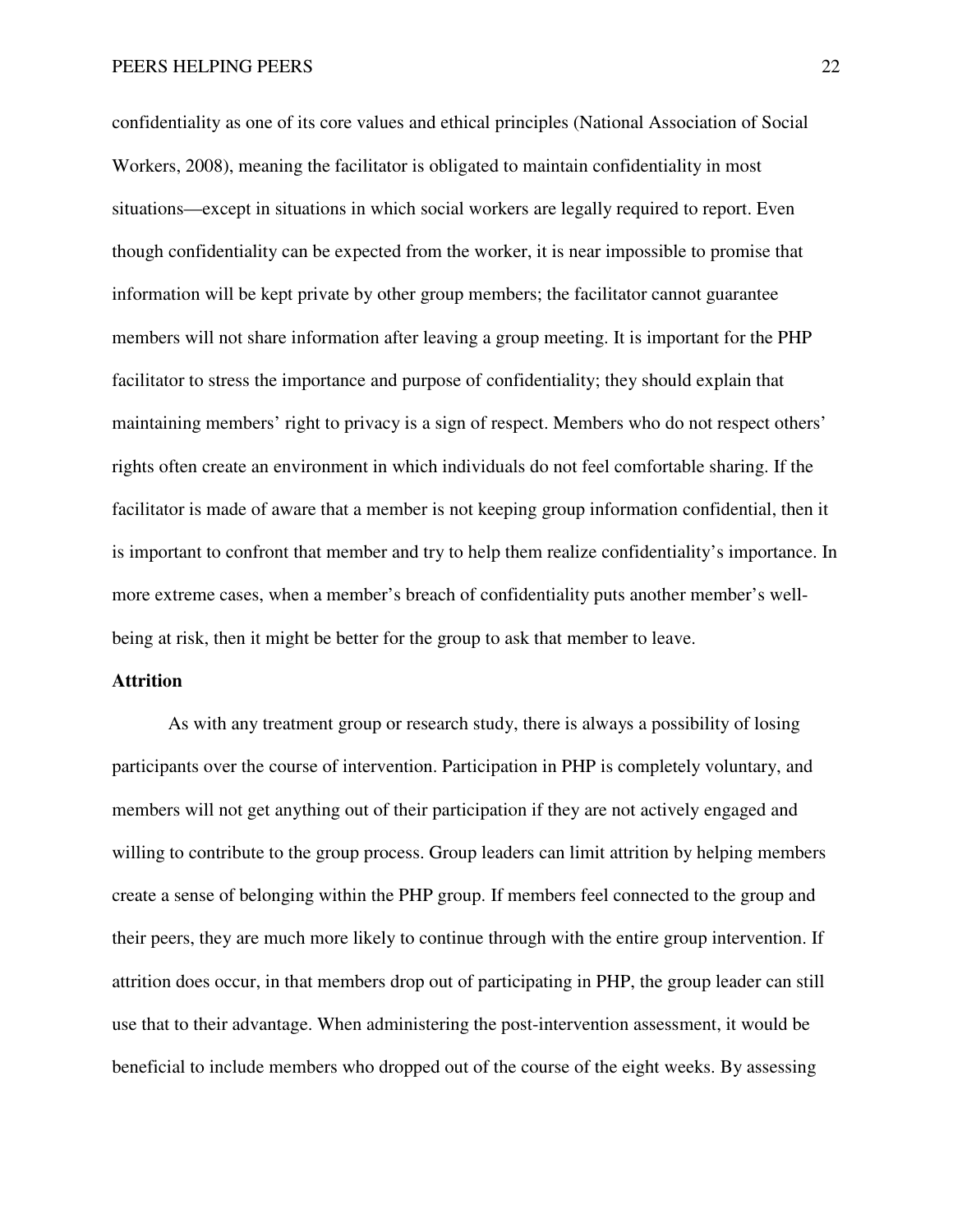lost participants' measures of self-esteem and body image, depression, and social support, the facilitator will be able compare those results with those of the members who completed all eight weeks of the support group. It would help identify if PHP was helpful in maintaining positive measures.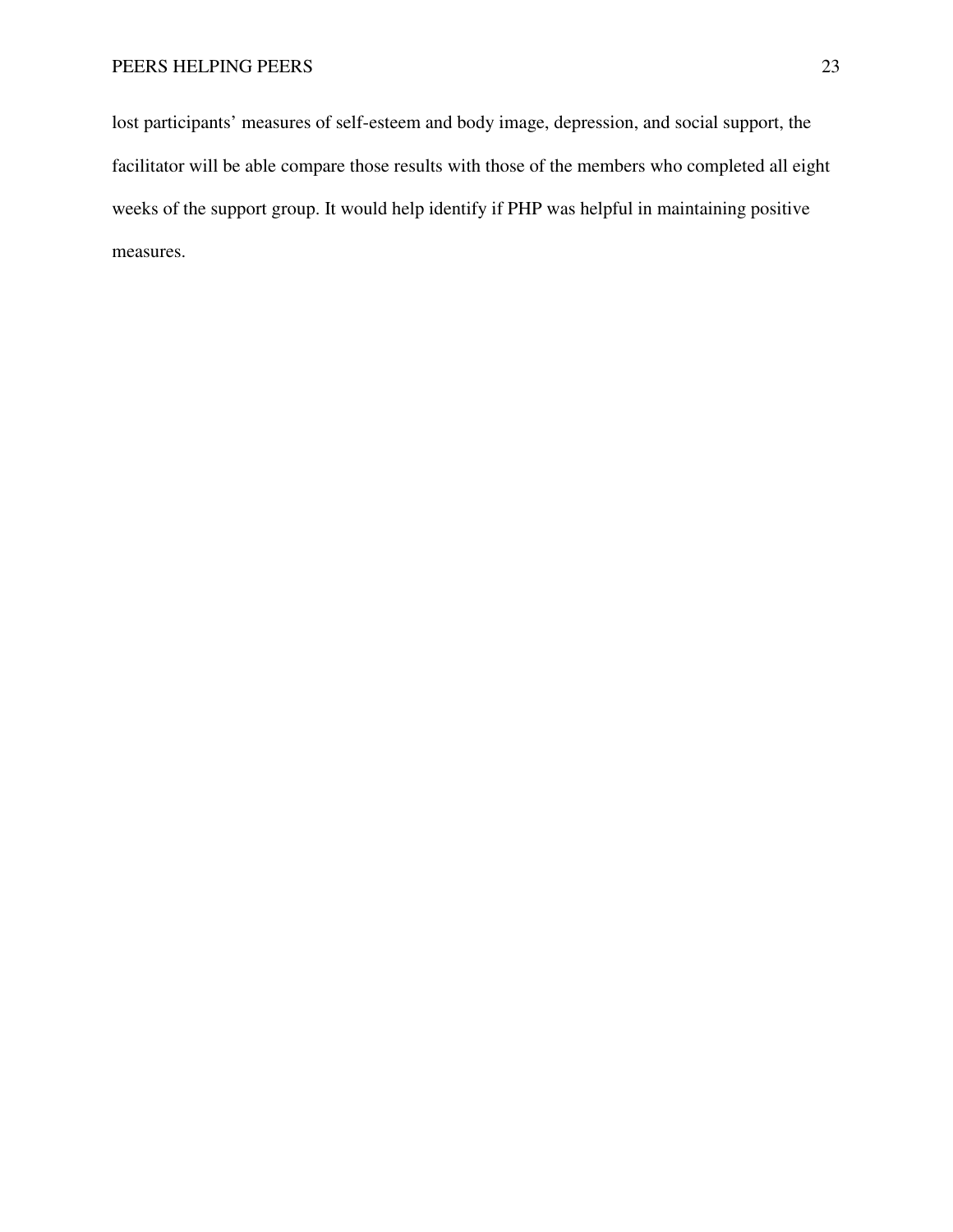#### References

- AnxietyBC. (2007, January 1). Self Help Cognitive-Behavioural Therapy (CBT). Retrieved April 26, 2015, from http://www.anxietybc.com/self-help-cognitive-behavioural-therapycbt
- Azzarto, J. J. (1997). A young women's support group: prevention of a different kind. *Health & Social Work*, 22(4), 299-305.
- Beck, A.T., Ward, C. H., Mendelson, M., Mock, J., & Erbaugh, J. (1961) An inventory for measuring depression. *Archives of General Psychiatry,* 4, 561-571
- Bhatnagar, K., Wisniewski, L., Solomon, M., & Heinberg, L. (2012). Effectiveness and Feasibility of a Cognitive-Behavioral Group Intervention for Body Image Disturbance in Women with Eating Disorders (English). *Journal Of Clinical Psychology* (Print), 69(1), 1-13.
- Black, C. (2003). Creating curative communities: feminist group work with women with eating issues. *Australian Social Work*, 56(2), 127-140. doi:10.1046/j.0312-407X.2003.00061.x
- Cash, T. (2012, January 1). Body Image Assessments: MBSRQ. Retrieved March 30, 2015, from http://www.body-images.com/assessments/mbsrq.html
- Cente for Clinical Interventions. (2010, November 1). Overcoming Disordered Eating. Retrieved April 22, 2015, from http://www.cci.health.wa.gov.au/docs/4 0910 Self-monitoring2.pdf
- Champion, H., & Furnham, A. (1999). The effect of the media on body satisfaction in adolescent girls. *European Eating Disorders Review*, 7(3), 213-228.
- Clore, J., & Gaynor, S. (2006). Self-Statement Modification Techniques for Distressed College Students with Low Self-Esteem and Depressive Symptoms. *International Journal Of Behavioral Consultation And Therapy*, 2(3), 314-331.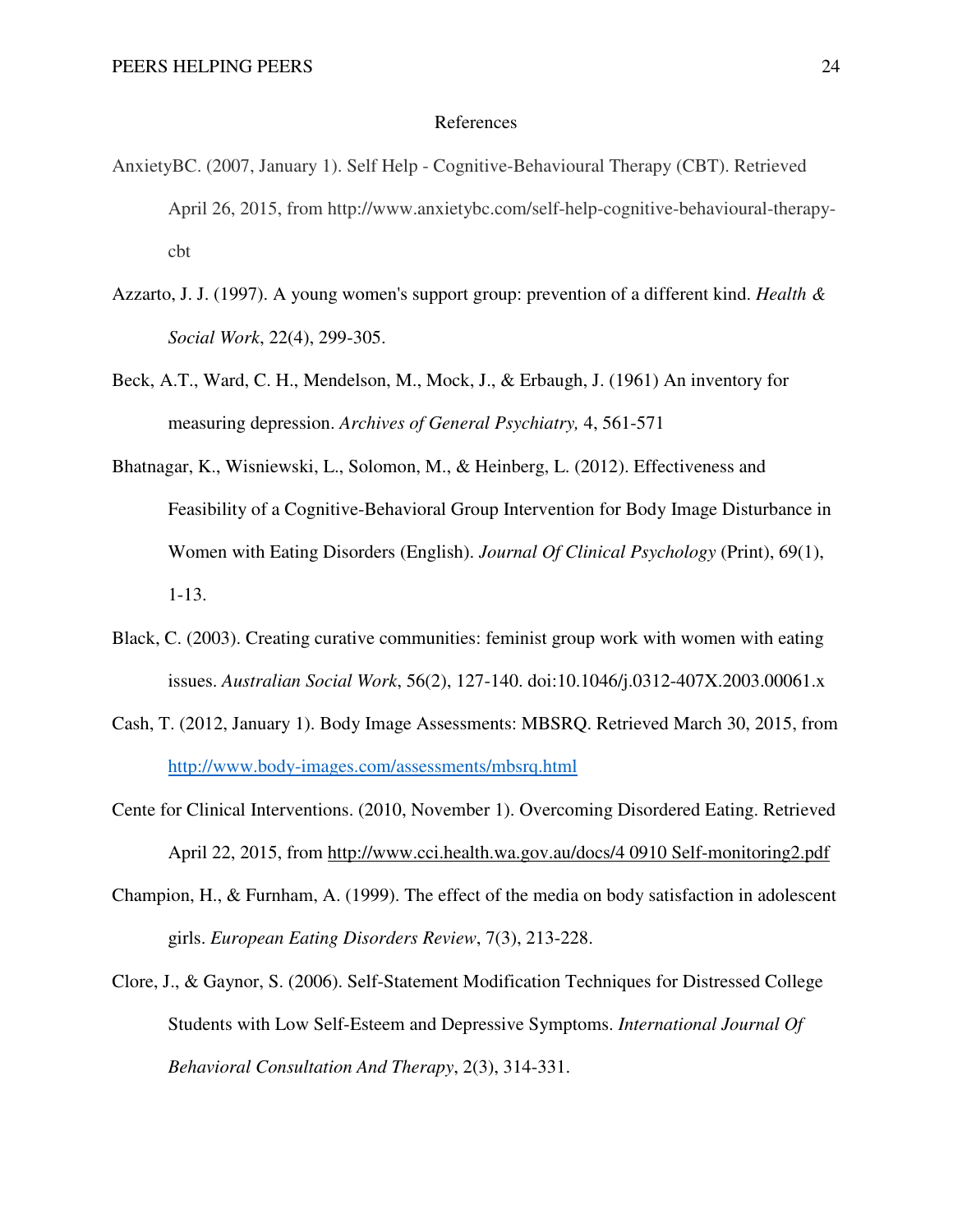EAT-26 Self-Test. (2009). Retrieved March 30, 2015, from http://www.eat-26.com/

- Ekern, J. (2012, October 17). Effective Coping Skills in the Treatment of Eating Disorders. Retrieved April 26, 2015, from http://www.eatingdisorderhope.com/recovery/self-helptools-skills-tips/effective-coping-for-eating-disorders
- Engeln-Maddox, R. (2006). Buying a beauty standard or dreaming of a new life? Expectations associated with media ideals*. Psychology Of Women Quarterly*, 30(3), 258-266.
- Groth-Marnat G. (1990). *The handbook of psychological assessment* (2nd ed.). New York: John Wiley & Sons.
- Hellmich, N. (2006, September 26). Do thin models warp girls' body image? *USA Today*.
- Jasper, K. (1994, January 1). Messages From The Media. Retrieved October 27, 2014, from www.nedic.ca.
- Kazmierczak, N., Patryn, R., & Niedzielski, A. (2013). Influence of mass media on emergence of eating disorders amongst young people. *Polish Journal Of Public Health*, 123(4), 301- 304. doi:10.12923/j.0044-2011/123-4/a.07.
- Levine, M., & Murnen, S. (2009). Everybody Knows That Mass Media Are/Are Not [pick one] a Cause of Eating Disorders : A Critical Review of Evidence for a Causal Link Between Media, Negative Body Image, and Disordered Eating in Females (English). *Journal Of Social And Clinical Psychology*, 28(1), 9-42.
- Limbert, C. (2010). Perceptions of Social Support and Eating Disorder Characteristics. *Health Care For Women International*, 31(2), 170-178. doi:10.1080/07399330902893846
- Lopez-Guimera, G., Levine, M. P., Sanchez-Carracedo, D., & Fauquet, J. (2010). Influence of Mass Media on Body Image and Eating Disordered Attitudes and Behaviors in Females: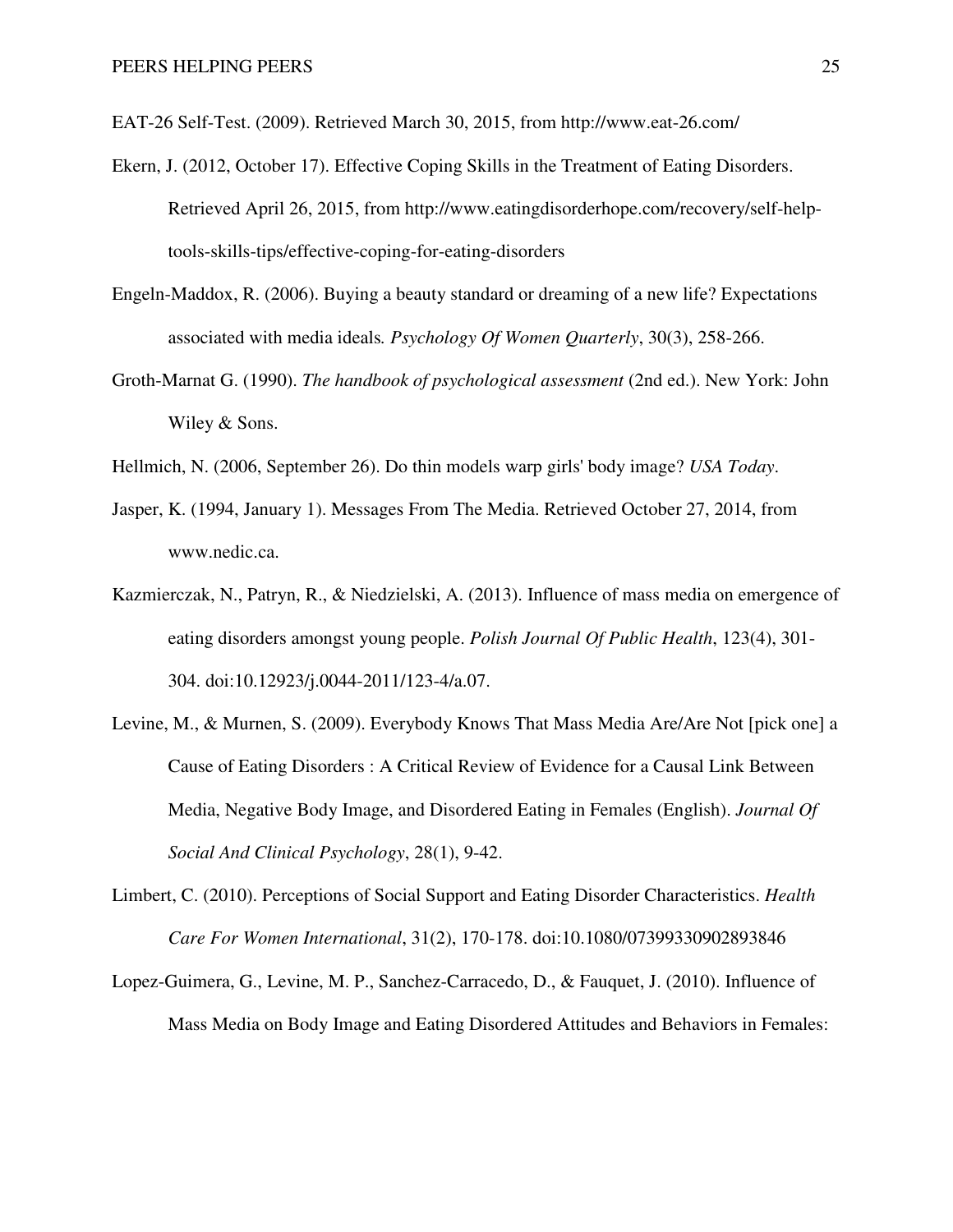A Review of Effects and Processes. *Media Psychology*, 13(4), 387-416. doi:10.1080/15213269.2010.525737.

- Murphy, R., Straebler, S., Cooper, Z., & Fairburn, C. (2010). Ognitive Behavioral Therapy for Eating Disorders. *Psychiatric Clinics of North America, 33*(3), 611-627. Retrieved March 24, 2015, from PubMed Central.
- National Association of Social Workers. (2008, January 1). Code of Ethics of the National Association of Social Workers. Retrieved April 22, 2015, from http://www.socialworkers.org/pubs/code/code.asp
- National Institute of Mental Health. (n.d.). "Eating Disorders." Retrieved November 2, 2014, from http://www.nimh.nih.gov/health/publications/eating-disorders/index.shtml.
- Obeid, N., Buchholz, A., Boerner, K. E., Henderson, K. A., & Norris, M. (2013). Self-Esteem and Social Anxiety in an Adolescent Female Eating Disorder Population: Age and Diagnostic Effects. *Eating Disorders*, 21(2), 140-153. doi:10.1080/10640266.2013.761088.
- Rosen, J., Srebnik,, D., Saltzberg,, E., & Wendt, S. (1991). Development of a Body Image Avoidance Questionnaire. *Psychological Assessment: A Journal of Consulting and Clinical Psychology, 3*(1), 32-37.
- Thompson, C., Russell-Mayhew, S., & Saraceni, R. (2012). Evaluating the Effects of a Peer-Support Model: Reducing Negative Body Esteem and Disordered Eating Attitudes and Behaviours in Grade Eight Girls. *Eating Disorders*, 20(2), 113-126. doi:10.1080/10640266.2012.653946
- Toseland, R., & Rivas, R. (2012). *An Introduction to Group Work Practice* (7th ed.). Boston: Allyn & Bacon.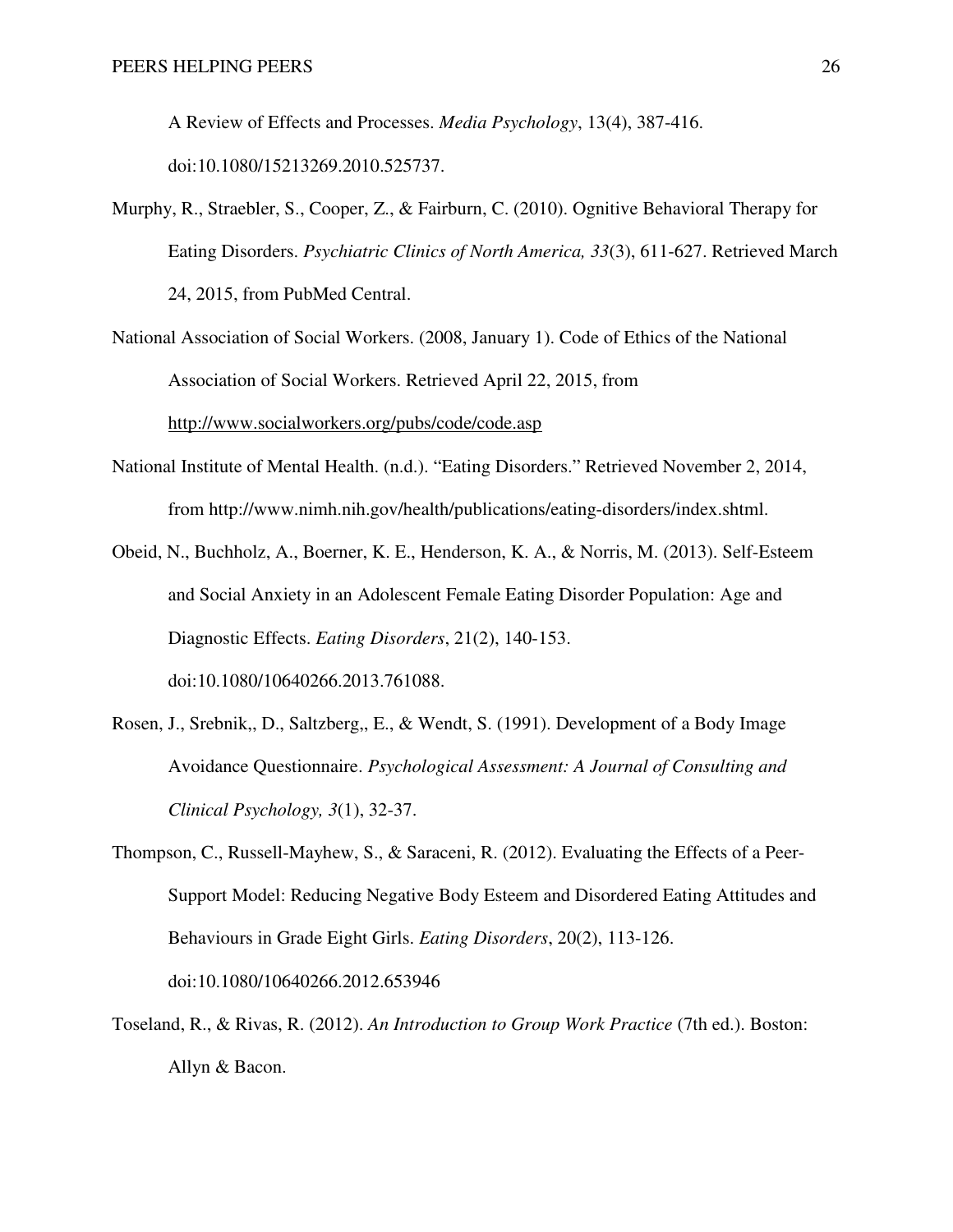Waite, P., McManus, F., & Shafran, R. (2012). Cognitive behaviour therapy for low self-esteem: A preliminary randomized controlled trial in a primary care setting (English). *Journal Of Behavior Therapy And Experimental Psychiatry*, 43(4), 1049-1057.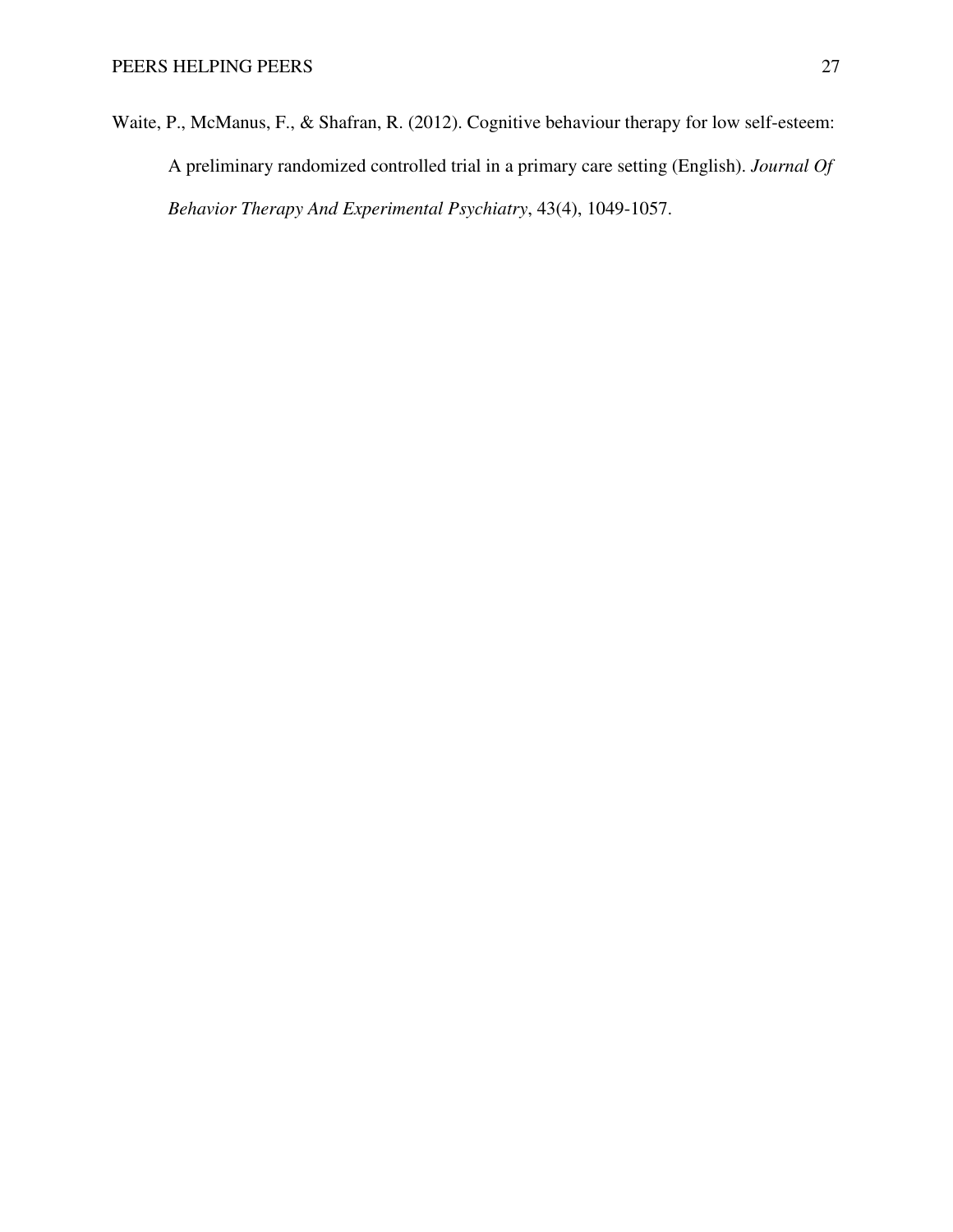|                           | <b>Emotion or</b><br>feeling                  | PSYC-IO_OGYTOOLS.org<br>about the situation<br>How do you're!<br>Rate 0 - 100%<br><b>TROW</b> ?                                                                                                                                                                    |
|---------------------------|-----------------------------------------------|--------------------------------------------------------------------------------------------------------------------------------------------------------------------------------------------------------------------------------------------------------------------|
| <b>CBT Thought Record</b> | Alternative thought                           | Write a new thought which takes<br>into account the evidence for and<br>against the original thought                                                                                                                                                               |
|                           | Evidence that does not<br>support the thought | Winatexperiences indicate that this thought<br>If my best friend had this thought what<br>Are there any small experiences which<br>is not completely true all of the time?<br>Courd I be jumping to conclusions?<br>contradict this thought?<br>would I tell them? |
|                           | Evidence that supports<br>the thought         | What facts support the truthfulness<br>of this thought or image?                                                                                                                                                                                                   |
|                           | Negative automatic<br>thought                 | What memories or images were<br>What though is were going<br>through your mind?<br>in my mind?                                                                                                                                                                     |
|                           | <b>Emotion or</b><br>feeling                  | described with one<br>angry, sad, scared<br>Enotions can be<br>Rate 0-100%<br>word.E.g.:                                                                                                                                                                           |
|                           | Where were<br>you?                            | Who were you with?<br>Where were you?<br>What were you<br>dairal                                                                                                                                                                                                   |

# Appendix A Thought Record